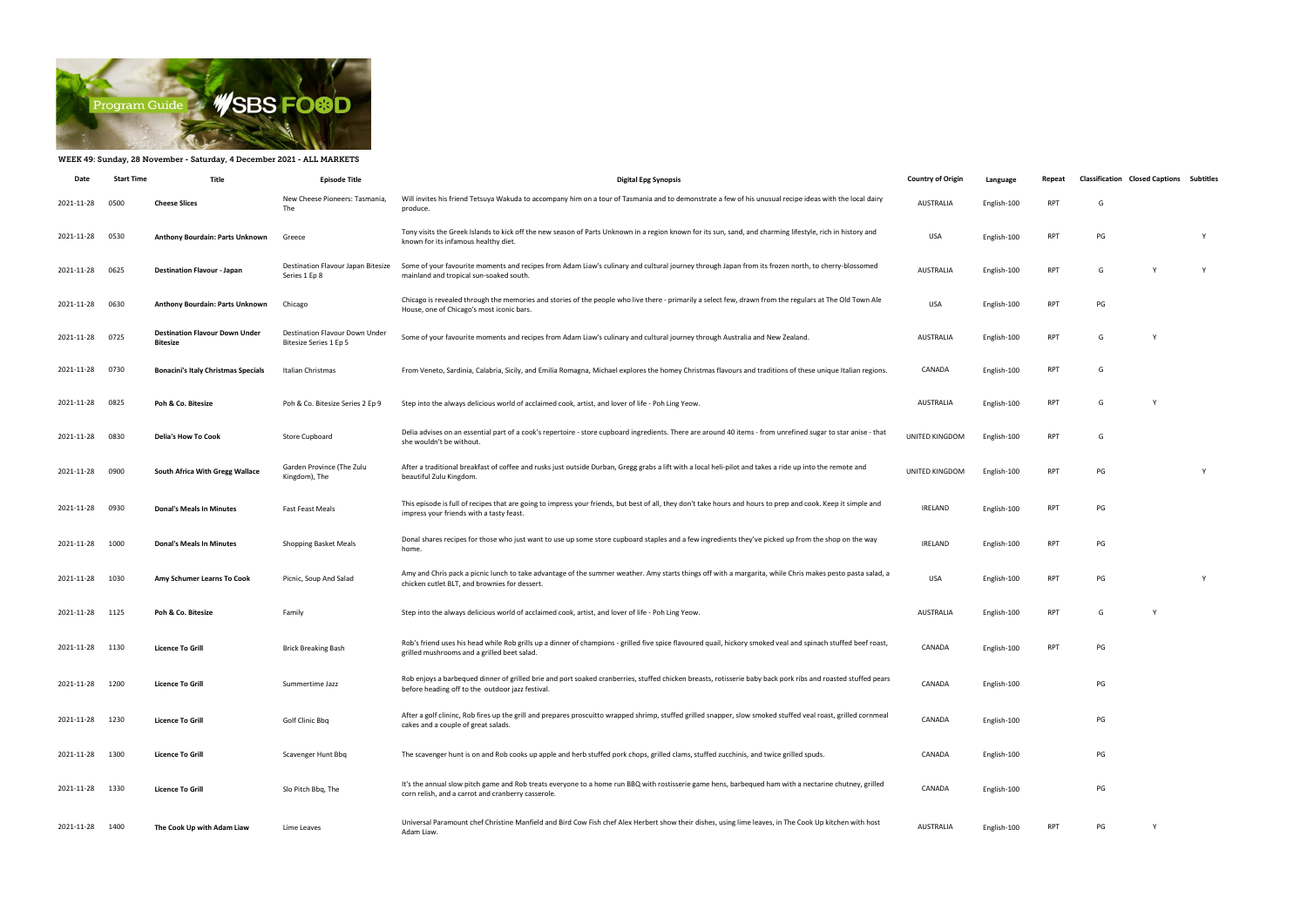| 2021-11-28 1430 |      | The Cook Up with Adam Liaw                          | <b>Staff Meals</b>                                       | The Cook Up kitchen plays host to Nomad head chef Jacqui Challinor and former head chef at Claude's Chui Lee Luk, and they share the dishes they cook<br>their staff with host Adam Liaw.                                                          | <b>AUSTRALIA</b> | English-100                                                                         |            |    |          |   |
|-----------------|------|-----------------------------------------------------|----------------------------------------------------------|----------------------------------------------------------------------------------------------------------------------------------------------------------------------------------------------------------------------------------------------------|------------------|-------------------------------------------------------------------------------------|------------|----|----------|---|
| 2021-11-28 1500 |      | The Cook Up with Adam Liaw                          | Afternoon Tea                                            | Monday Morning Cooking Club's Merelyn Chalmers and chef and author Analiese Gregory whip up afternoon tea in The Cook Up Kitchen with host Adam<br>Liaw.                                                                                           | <b>AUSTRALIA</b> | English-100                                                                         | RPT        | PG | <b>Y</b> |   |
| 2021-11-28 1530 |      | The Cook Up with Adam Liaw                          | Haloumi                                                  | The Lebanese Plate's Lina Jebeile and Bondi Harvest chef Guy Turland are in The Cook Up kitchen with host Adam Liaw to show the many different ways to<br>hero haloumi in your dishes.                                                             | <b>AUSTRALIA</b> | English-100                                                                         | <b>RPT</b> | PG | Y        |   |
| 2021-11-28 1600 |      | The Cook Up with Adam Liaw                          | Cheat's Dessert                                          | Host Adam Liaw, Ethiopian cook Tinsae Elsdon and head chef at The Old Fitz, Anna Ugarte-Carral, drop in to The Cook Up kitchen to share the favourite<br>cheat's desserts.                                                                         | <b>AUSTRALIA</b> | English-100                                                                         | RPT        | PG |          |   |
| 2021-11-28 1630 |      | The Cook And The Chef                               | <b>Fusion Food</b>                                       | Simon and Maggie marvel at the British success in putting their own stamp on a Pakistani curry and then celebrate the cross-cultural cuisine of Australia's<br>own 'Father Of Fusion', Cheong Liew.                                                | <b>AUSTRALIA</b> | English-100                                                                         | <b>RPT</b> | G  |          |   |
| 2021-11-28 1700 |      | The Cook And The Chef                               | Vego's                                                   | Simon and Maggie go vegetarian, proving a meat free diet is far from bland and boring. While vegetarianism has always being part of Indian and Asian<br>culture, it didn't really kick off until the 1800s.                                        | <b>AUSTRALIA</b> | English-100                                                                         | RPT        | G  |          |   |
| 2021-11-28 1730 |      | The Cook And The Chef                               | All The Tea And China                                    | Simon and Maggie are holding a tea party to celebrate the days when afternoon teas, complete with cakes and cucumber sandwiches, were quite the done<br>thing.                                                                                     | <b>AUSTRALIA</b> | English-100                                                                         | RPT        | G  |          |   |
| 2021-11-28      | 1800 | <b>Taste Of France</b>                              | L'auberge Sur-Les-Bois                                   | Daniel Barratier has worked with some of the best chefs traveling the world, now he's back in his hometown, Annecy, the 'Venice of the French Alps', where<br>he invested in a true fine dining restaurant.                                        | SWEDEN           | English-50;<br>French-50                                                            |            | PG |          | Y |
| 2021-11-28 1830 |      | <b>Girls Guide: Hunting Fishing Wild</b><br>Cooking | A Girls Guide to Hunting Fishing<br>Wild Cooking S1 Ep 2 | Analiese makes the most of a busy spring as she starts to build her pantry and kitchen garden, before going diving for wild scallops at a friend's secret diving<br>spot.                                                                          | <b>AUSTRALIA</b> | English-100                                                                         | RPT        | PG |          |   |
| 2021-11-28      | 1900 | India Unplated                                      | Andhara Pradesh / Telangana                              | This episode starts with Adam's famous Hyderabadi Dum Biryani, followed by Sandeep's Pessarattu - eaten with curries and Helly's Dum Batair.                                                                                                       | <b>AUSTRALIA</b> | English-100                                                                         | <b>RPT</b> | PG | Y        |   |
| 2021-11-28      | 1930 | <b>Simply Raymond Blanc</b>                         | <b>British Food Revolution</b>                           | Raymond Blanc prepares an ingenious pea soup, a tasty stuffed pepper, and a new take on that old British classic, brown sauce. Meanwhile, Paul Ainsworth<br>presents an alternative cheese board.                                                  | ENGLAND          | English-100                                                                         |            | PG |          |   |
| 2021-11-28      | 2025 | <b>Destination Flavour - Japan</b>                  | Destination Flavour Japan Bitesize<br>Series 1 Ep 10     | Some of your favourite moments and recipes from Adam Liaw's culinary and cultural journey through Japan from its frozen north, to cherry-blossomed<br>mainland and tropical sun-soaked south.                                                      | <b>AUSTRALIA</b> | English-100                                                                         | <b>RPT</b> | G  | <b>Y</b> |   |
| 2021-11-28      | 2030 | <b>Rick Stein's Spain</b>                           | Rick Stein's Spain Series 1 Ep 3                         | The blue sea of the Mediterranean beckons. Rick is invited to a beautiful beach party at La Pelosa, where everyone gets stuck into preparing lunch.                                                                                                | UNITED KINGDOM   | English-100                                                                         | RPT        | G  | Y        |   |
| 2021-11-28 2140 |      | Anthony Bourdain: Parts Unknown                     | Montana                                                  | Tony travels to Big Sky Country - Montana, a place that has always attracted those looking to live by their own means - cowboys, artists, billionaires,<br>prospectors, cattlemen, drifters, and miners.                                           | <b>USA</b>       | English-100                                                                         |            | PG |          |   |
| 2021-11-28 2235 |      | Anthony Bourdain: Parts Unknown                     | Georgia                                                  | Strategically located at the crux of ancient spice routes from Russia, Asia and the Middle East, post-Soviet satellite Georgia has always cultivated and<br>maintained a fascinating culture all its own.                                          | <b>USA</b>       | English-100                                                                         |            | PG |          | Y |
| 2021-11-28 2330 |      | The Global Farm                                     | Italy                                                    | Courtney meets a lemon farmer whose family has been growing on the cliffs of the Amalfi Coast for generations, visits the restaurant La Caravella, and<br>harvests San Marzano tomatoes from the base of Mount Vesuvius.                           | <b>BULGARIA</b>  | Bulgarian-12.5;<br>Italian-12.5;<br>Croatian-12.5;<br>English-12.5;<br>French-12.5; |            | PG |          | Y |
| 2021-11-28 2400 |      | <b>Tom Kerridge's Barbeque</b>                      | 11                                                       | Tom Kerridge's Barbeque Series 1 Ep Tom gives his take on incredible meals that are perfect for a campfire cook-up. The staple of bangers and beans gets turned on its head to become a one pot<br>stew with white beans, paprika and chorizo.     | UNITED KINGDOM   | English-100                                                                         |            | PG |          |   |
| 2021-11-28 2430 |      | <b>Tom Kerridge's Barbeque</b>                      | 12                                                       | Tom Kerridge's Barbeque Series 1 Ep Tom shows us three dishes that take just minutes to whip up - incredible 'choose your own' pizzas, fresh sardines with delicious couscous, and Korean-<br>inspired flame grilled beef wrapped in lettuce cups. | UNITED KINGDOM   | English-100                                                                         |            | PG |          |   |
| 2021-11-28 2500 |      | <b>Food Safari Fire</b>                             | Food Safari Fire Series 1 Ep 9                           | Maeve explores the ancient art of smoking in cuisines around the world, tasting hot smoked salmon, West African condiments, flavoursome smoked lamb,<br>and Kansa City style ribs.                                                                 | <b>AUSTRALIA</b> | English-100                                                                         |            | G  | Y        |   |
| 2021-11-28 2530 |      | <b>Food Safari Fire</b>                             | Food Safari Fire Series 1 Ep 10                          | In the series finale, Maeve embraces the ingenuity of the home-made barbecue, exploring the remarkably adaptable 44 gallon drum used in the Kimberley<br>as a smoker for barramundi.                                                               | AUSTRALIA        | English-100                                                                         |            | G  | Y        |   |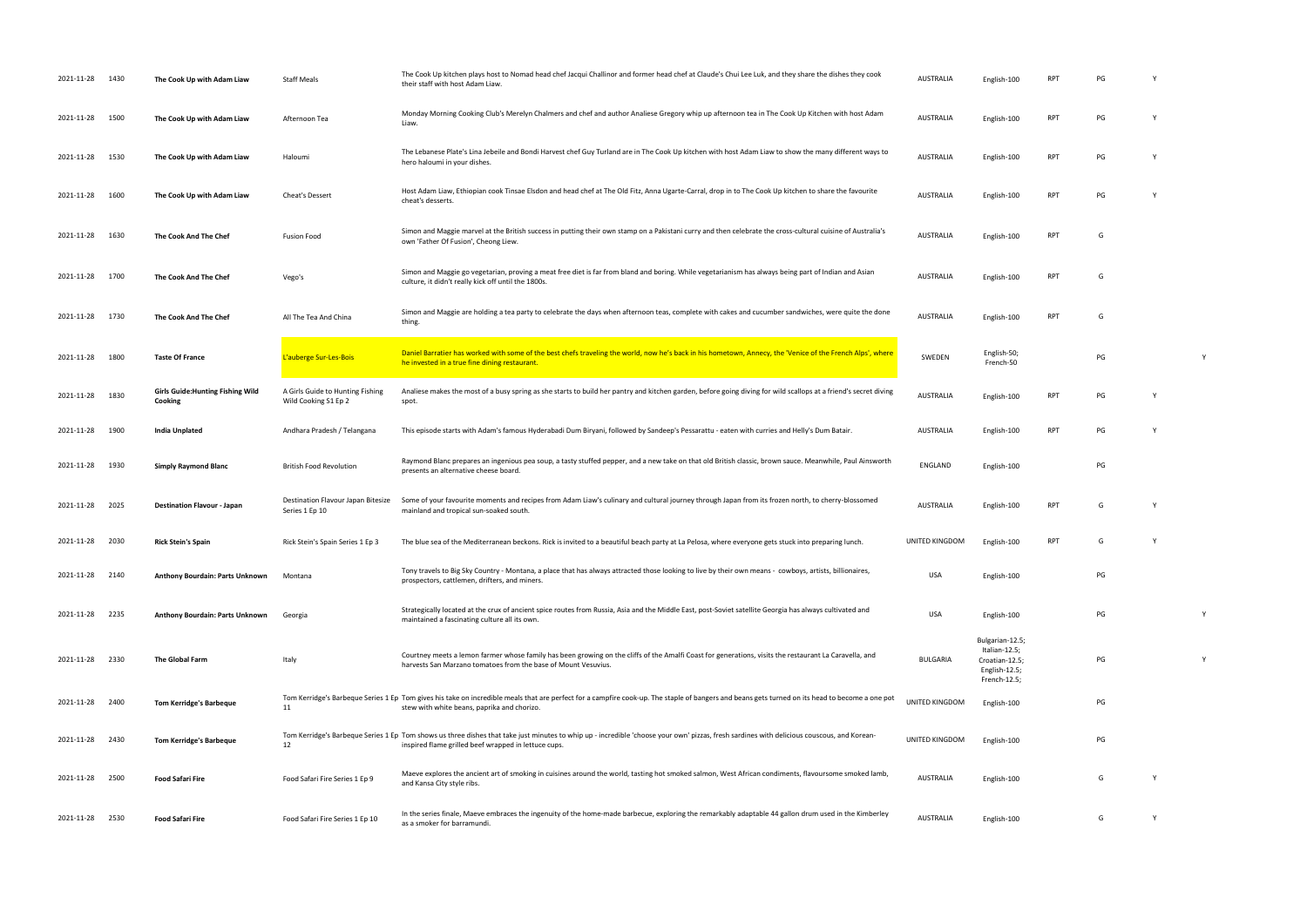| 2021-11-28 2600 |      | <b>Girls Guide: Hunting Fishing Wild</b><br>Cooking | A Girls Guide to Hunting Fishing<br>Wild Cooking S1 Ep 2 | Analiese makes the most of a busy spring as she starts to build her pantry and kitchen garden, before going diving for wild scallops at a friend's secret diving<br>spot.                                                                          | AUSTRALIA        | English-100 |            | PG |          |
|-----------------|------|-----------------------------------------------------|----------------------------------------------------------|----------------------------------------------------------------------------------------------------------------------------------------------------------------------------------------------------------------------------------------------------|------------------|-------------|------------|----|----------|
| 2021-11-28      | 2630 | <b>Simply Raymond Blanc</b>                         | <b>British Food Revolution</b>                           | Raymond Blanc prepares an ingenious pea soup, a tasty stuffed pepper, and a new take on that old British classic, brown sauce. Meanwhile, Paul Ainsworth<br>presents an alternative cheese board.                                                  | ENGLAND          | English-100 | <b>RPT</b> | PG |          |
| 2021-11-28 2725 |      | <b>Destination Flavour - Japan</b>                  | Destination Flavour Japan Bitesize<br>Series 1 Ep 10     | Some of your favourite moments and recipes from Adam Liaw's culinary and cultural journey through Japan from its frozen north, to cherry-blossomed<br>mainland and tropical sun-soaked south.                                                      | AUSTRALIA        | English-100 | <b>RPT</b> | G  |          |
| 2021-11-28 2730 |      | Anthony Bourdain: Parts Unknown                     | Montana                                                  | Tony travels to Big Sky Country, Montana, a place that has always attracted those looking to live by their own means - cowboys, artists, billionaires,<br>prospectors, cattlemen, drifters, and miners.                                            | <b>USA</b>       | English-100 | <b>RPT</b> | PG |          |
| 2021-11-28      | 2825 | Destination Flavour Singapore Bitesize Hari Kaya    |                                                          | The best bits of Adam Liaw's travels in Singapore, as he explores its vibrant food scene.                                                                                                                                                          | AUSTRALIA        | English-100 | <b>RPT</b> | G  |          |
| 2021-11-28      | 2830 | India Unplated                                      | Andhara Pradesh / Telangana                              | This episode starts with Adam's famous Hyderabadi Dum Biryani, followed by Sandeep's Pessarattu - eaten with curries and Helly's Dum Batair.                                                                                                       | AUSTRALIA        | English-100 | <b>RPT</b> | PG | <b>Y</b> |
| 2021-11-29      | 0500 | The Cook Up with Adam Liaw                          | Lime Leaves                                              | Universal Paramount chef Christine Manfield and Bird Cow Fish chef Alex Herbert show their dishes, using lime leaves, in The Cook Up kitchen with host<br>Adam Liaw.                                                                               | <b>AUSTRALIA</b> | English-100 | <b>RPT</b> | PG |          |
| 2021-11-29 0530 |      | The Cook Up with Adam Liaw                          | <b>Staff Meals</b>                                       | The Cook Up kitchen plays host to Nomad head chef Jacqui Challinor and former head chef at Claude's Chui Lee Luk, and they share the dishes they cook<br>their staff with host Adam Liaw.                                                          | AUSTRALIA        | English-100 | <b>RPT</b> | PG |          |
| 2021-11-29      | 0600 | The Cook Up with Adam Liaw                          | Afternoon Tea                                            | Monday Morning Cooking Club's Merelyn Chalmers and chef and author Analiese Gregory whip up afternoon tea in The Cook Up Kitchen with host Adam<br>Liaw.                                                                                           | AUSTRALIA        | English-100 | RPT        | PG |          |
| 2021-11-29      | 0630 | The Cook Up with Adam Liaw                          | Haloumi                                                  | The Lebanese Plate's Lina Jebeile and Bondi Harvest chef Guy Turland are in The Cook Up kitchen with host Adam Liaw to show the many different ways to<br>hero haloumi in your dishes.                                                             | AUSTRALIA        | English-100 | RPT        | PG |          |
| 2021-11-29 0700 |      | The Cook Up with Adam Liaw                          | <b>Cheat's Dessert</b>                                   | Host Adam Liaw, Ethiopian cook Tinsae Elsdon and head chef at The Old Fitz, Anna Ugarte-Carral, drop in to The Cook Up kitchen to share the favourite<br>cheat's desserts.                                                                         | AUSTRALIA        | English-100 | <b>RPT</b> | PG |          |
| 2021-11-29      | 0730 | <b>Simply Raymond Blanc</b>                         | <b>British Food Revolution</b>                           | Raymond Blanc prepares an ingenious pea soup, a tasty stuffed pepper, and a new take on that old British classic, brown sauce. Meanwhile, Paul Ainsworth<br>presents an alternative cheese board.                                                  | ENGLAND          | English-100 | <b>RPT</b> | PG |          |
| 2021-11-29 0825 |      | <b>Destination Flavour - Japan</b>                  | Destination Flavour Japan Bitesize<br>Series 1 Ep 10     | Some of your favourite moments and recipes from Adam Liaw's culinary and cultural journey through Japan from its frozen north, to cherry-blossomed<br>mainland and tropical sun-soaked south                                                       | <b>AUSTRALIA</b> | English-100 | RPT        | G  | Y        |
| 2021-11-29 0830 |      | <b>Rick Stein's Spain</b>                           | Rick Stein's Spain Series 1 Ep 3                         | The blue sea of the Mediterranean beckons. Rick is invited to a beautiful beach party at La Pelosa, where everyone gets stuck into preparing lunch.                                                                                                | UNITED KINGDOM   | English-100 | <b>RPT</b> | G  |          |
| 2021-11-29      | 0940 | Anthony Bourdain: Parts Unknown                     | Montana                                                  | Tony travels to Big Sky Country - Montana, a place that has always attracted those looking to live by their own means - cowboys, artists, billionaires,<br>prospectors, cattlemen, drifters, and miners.                                           | <b>USA</b>       | English-100 | <b>RPT</b> | PG |          |
| 2021-11-29      | 1035 | Anthony Bourdain: Parts Unknown                     | Georgia                                                  | Strategically located at the crux of ancient spice routes from Russia, Asia and the Middle East, post-Soviet satellite Georgia has always cultivated and<br>maintained a fascinating culture all its own.                                          | <b>USA</b>       | English-100 | <b>RPT</b> | PG |          |
| 2021-11-29      | 1130 | <b>Tom Kerridge's Barbeque</b>                      | 11                                                       | Tom Kerridge's Barbeque Series 1 Ep Tom gives his take on incredible meals that are perfect for a campfire cook-up. The staple of bangers and beans gets turned on its head to become a one pot<br>stew with white beans, paprika and chorizo.     | UNITED KINGDOM   | English-100 | <b>RPT</b> | PG |          |
| 2021-11-29      | 1200 | <b>Tom Kerridge's Barbeque</b>                      | 12                                                       | Tom Kerridge's Barbeque Series 1 Ep Tom shows us three dishes that take just minutes to whip up - incredible 'choose your own' pizzas, fresh sardines with delicious couscous, and Korean-<br>inspired flame grilled beef wrapped in lettuce cups. | UNITED KINGDOM   | English-100 | <b>RPT</b> | PG |          |
| 2021-11-29      | 1230 | <b>Food Safari Fire</b>                             | Food Safari Fire Series 1 Ep 9                           | Maeve explores the ancient art of smoking in cuisines around the world, tasting hot smoked salmon, West African condiments, flavoursome smoked lamb,<br>and Kansa City style ribs.                                                                 | AUSTRALIA        | English-100 | <b>RPT</b> | G  |          |
| 2021-11-29 1300 |      | <b>Food Safari Fire</b>                             | Food Safari Fire Series 1 Ep 10                          | In the series finale, Maeve embraces the ingenuity of the home-made barbecue, exploring the remarkably adaptable 44 gallon drum used in the Kimberley<br>as a smoker for barramundi.                                                               | AUSTRALIA        | English-100 | <b>RPT</b> | G  | Y        |
| 2021-11-29 1330 |      | Donal's Kitchen Hero                                | <b>Baking With Kids</b>                                  | With a long summer holiday to contend with and the sunshine not guaranteed, Donal comes up with a way to keep his nephews and nieces occupied -<br>baking biscuits and cakes.                                                                      | IRELAND          | English-100 | RPT        | G  |          |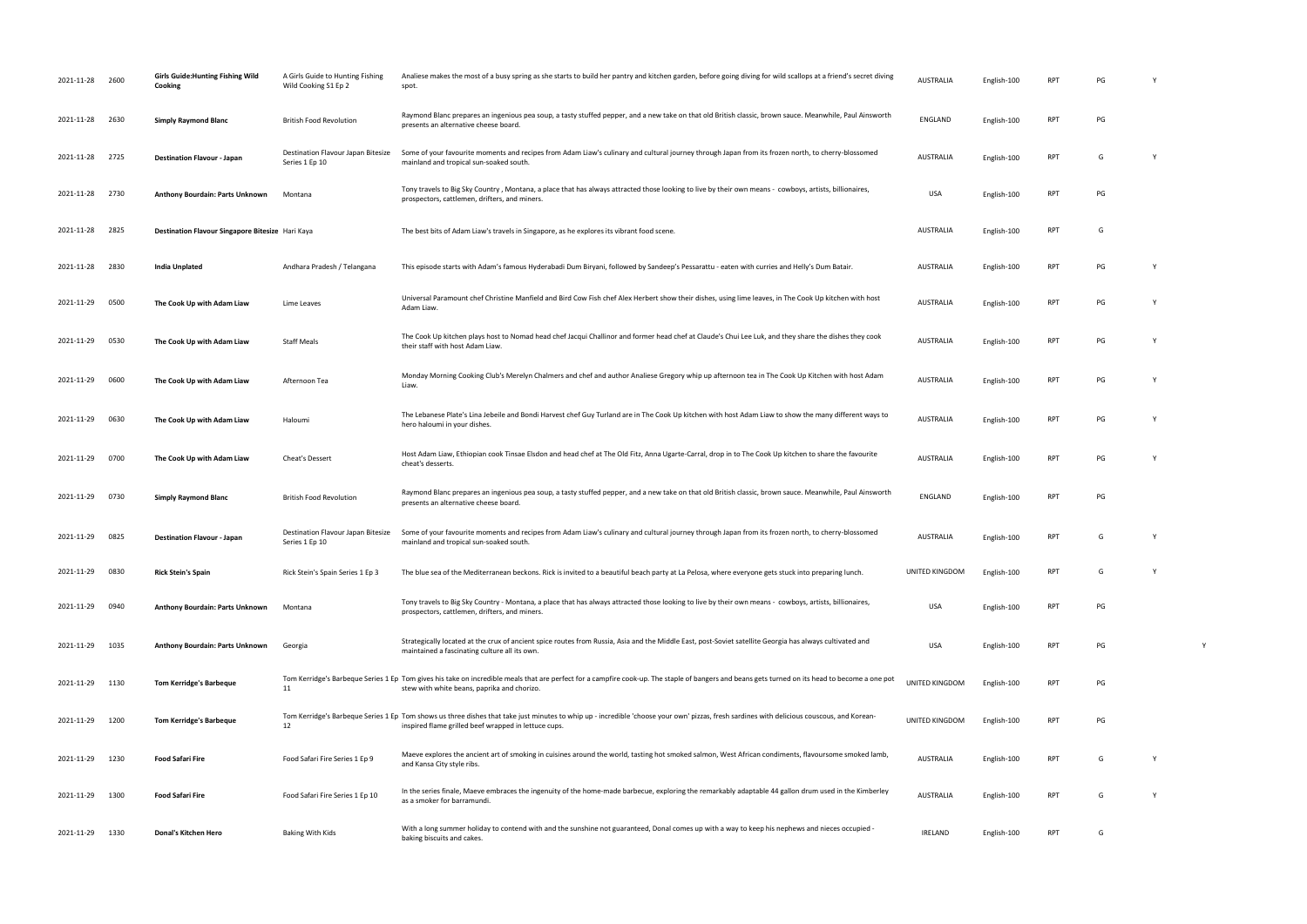| 2021-11-29 1400 |      | <b>Struggle Meals</b>                 | Paty For Pennies                                 | Frankie makes three dishes for a party of four, that when combined, are cheaper than just one meal out for brunch. Then it's a taco party for five people for<br>only twenty-dollars.                               | <b>USA</b>            | English-100 | RP1        | <b>PG</b> |          |   |
|-----------------|------|---------------------------------------|--------------------------------------------------|---------------------------------------------------------------------------------------------------------------------------------------------------------------------------------------------------------------------|-----------------------|-------------|------------|-----------|----------|---|
| 2021-11-29 1430 |      | <b>Bonacini's Italy</b>               | Umbria                                           | Known for its lush landscape, Umbria is a region that offers fresh, seasonal ingredients perfect for simple yet boldly flavoured cuisine. Michael cooks with an<br>Umbrian speciality - black truffles.             | CANADA                | English-100 | RPT        | G         |          |   |
| 2021-11-29      | 1500 | <b>Food Lovers Guide To Australia</b> | Food Lovers Guide To Australia<br>Series 4 Ep 12 | Maeve O'Meara and Joanna Savill continue to explore the best food and produce around. Today, the fishermen of Ceduna, cake decorating with Amanda<br>Way, and the dancing ginger growers.                           | <b>AUSTRALIA</b>      | English-100 | <b>RPT</b> | G         | <b>V</b> |   |
| 2021-11-29      | 1530 | <b>Oliver's Twist</b>                 | Wedding                                          | Jamie prepares a meal to remember for a friend's wedding day. Recipes include antipasto platters, baked salmon, salsa verde, antipasto platters, and<br>summer berries with mascarpone cream.                       | <b>UNITED KINGDOM</b> | English-100 | <b>RPT</b> | G         |          |   |
| 2021-11-29      | 1600 | <b>Mystery Diners</b>                 | Big Earl's Gone Wild                             | Mystery Diners go undercover as a waitress and a flirty customer in hopes of scoring invitations to an after-hours bash after hearing rumours of late-night<br>staff parties.                                       | <b>USA</b>            | English-100 | RPT        | PG        |          | Y |
| 2021-11-29      | 1630 | Pati's Mexican Table                  | Sonora Family Favorites For Sami                 | Pati spends a day in her kitchen with her son, Sami, cooking some recipes inspired by her travels in Sonora, Mexico. She prepares beef chimis, rice lentils<br>with crispy onions, and a sweet and savoury dessert. | USA                   | English-100 |            | PG        |          | Y |
| 2021-11-29      | 1700 | <b>Food Safari</b>                    | Food Safari Series 4 Episode 7                   | Maeve O'Meara explores the delicious world of Polish food as chef Judyta Slupnicki introduces her to the essentials - from smallgoods, to horseradish and<br>pickled gherkins.                                      | <b>AUSTRALIA</b>      | English-100 | RPT        | G         | <b>Y</b> |   |
| 2021-11-29      | 1730 | The Cook And The Chef                 | Food For A Cold Winter                           | There's Italian sunshine and some chilly Australian surf in this mid-winter episode. Simon reveals his Englishman's love of visiting the beach in cold weather.                                                     | AUSTRALIA             | English-100 |            | G         |          |   |
| 2021-11-29      | 1800 | The Cook And The Chef                 | Kids In The Kitchen                              | Rolled sleeves, flour covered fingers and chocolate smeared grins - it's winter school holidays and the kids are in the kitchen. Join Maggie as she shares her<br>grandchildren's favourite recipes.                | <b>AUSTRALIA</b>      | English-100 | RPT        | G         |          |   |
| 2021-11-29      | 1830 | Nigella Kitchen                       | Easy Does It                                     | Nigella uses every trick in the book to make food that's delicious and as effortless as possible. Nigella shows a speedy take on a French classic, tarragon<br>chicken with steamed green beans.                    | UNITED KINGDOM        | English-100 | RPT        | G         |          |   |
| 2021-11-29      | 1900 | The Cook Up with Adam Liaw            | Summer Salads                                    | The Cook Up host Adam Liaw brings Yellow's Nina Huynh and food and travel writer Yasmin Newman into The Cook Up kitchen to create their favourite<br>summer salads.                                                 | <b>AUSTRALIA</b>      | English-100 |            | PG        |          |   |
| 2021-11-29      | 1930 | Jamie & Jimmy's Food Fight Club       | Jamie & Jimmy's Food Fight Club<br>Series 6 Ep 8 | Jamie and Jimmy welcome British actor and everyone's favourite ewok to Southend Pier, as Warwick Davis joins them in the cafe. Warwick prepares a tasty<br>beef and stilton pie for the diners.                     | UNITED KINGDOM        | English-100 |            | PG        |          |   |
| 2021-11-29 2025 |      | Poh & Co. Bitesize                    | Poh & Co. Bitesize Series 2 Ep 6                 | Welcome to the always delicious world of acclaimed cook, artist, and lover of life - Poh Ling Yeow.                                                                                                                 | AUSTRALIA             | English-100 | RPT        | G         |          |   |
| 2021-11-29 2030 |      | <b>Rick Stein's German Bite</b>       | Rick Stein's German Bite                         | Chef Rick Stein sets out on a German voyage in search of tantalising culinary gems. His journey is timed perfectly with the arrival of the new season's herring<br>on the north German coast.                       | UNITED KINGDOM        | English-100 | <b>RPT</b> | G         |          | Y |
| 2021-11-29 2135 |      | Luke Nguyen's Street Food Asia        | Saigon, Vietnam - Part 1                         | Luke begins his adventure in his family's home city of Saigon, Vietnam. Early in the morning, Luke ventures into the hustle and bustle of market life looking<br>for a traditional vermicelli noodle dish.          | <b>AUSTRALIA</b>      | English-100 | RPT        | G         |          | Y |
| 2021-11-29 2200 |      | The Cook Up with Adam Liaw            | Summer Salads                                    | The Cook Up host Adam Liaw brings Yellow's Nina Huynh and food and travel writer Yasmin Newman into The Cook Up kitchen to create their favourite<br>summer salads.                                                 | <b>AUSTRALIA</b>      | English-100 | RPT        | PG        | - Y      |   |
| 2021-11-29 2230 |      | <b>Counter Space</b>                  | Food Justice                                     | Counter Space takes on systemic racism in America's food systems. Sophia pays homage to the legendary chef Edna Lewis through cooking and talks with<br>culinary star Kia Damon.                                    | <b>USA</b>            | English-100 | RPT        | PG        |          |   |
| 2021-11-29      | 2300 | The Cook And The Chef                 | Food For A Cold Winter                           | There's Italian sunshine and some chilly Australian surf in this mid-winter episode. Simon reveals his Englishman's love of visiting the beach in cold weather.                                                     | AUSTRALIA             | English-100 | RPT        | G         |          |   |
| 2021-11-29 2330 |      | The Cook And The Chef                 | Kids In The Kitchen                              | Rolled sleeves, flour covered fingers and chocolate smeared grins - its winter school holidays and the kids are in the kitchen. Join Maggie as she shares her<br>grandchildren's favourite recipes.                 | AUSTRALIA             | English-100 | RPT        | G         |          |   |
| 2021-11-29      | 2400 | Nigella Kitchen                       | Easy Does It                                     | Nigella uses every trick in the book to make food that's delicious and as effortless as possible. Nigella shows a speedy take on a French classic, tarragon<br>chicken with steamed green beans.                    | UNITED KINGDOM        | English-100 | RPT        | G         |          |   |
| 2021-11-29      | 2430 | <b>Pati's Mexican Table</b>           | Sonora Family Favorites For Sami                 | Pati spends a day in her kitchen with her son, Sami, cooking some recipes inspired by her travels in Sonora, Mexico. She prepares beef chimis, rice lentils<br>with crispy onions, and a sweet and savoury dessert. | USA                   | English-100 | RPT        | PG        |          | Y |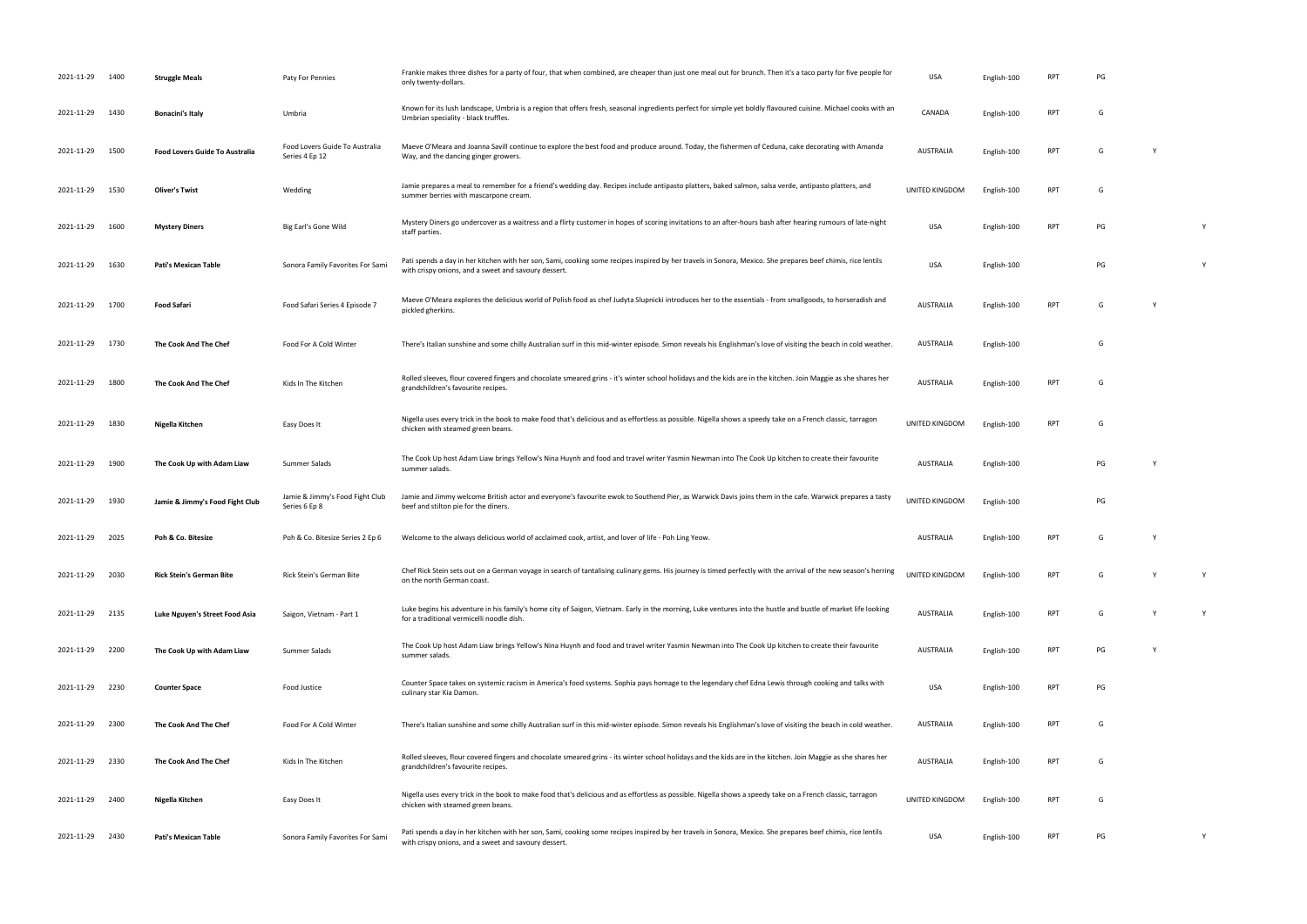| 2021-11-29 2500 |      | Donal's Kitchen Hero                  | Baking With Kids                                 | With a long summer holiday to contend with and the sunshine not guaranteed, Donal comes up with a way to keep his nephews and neices occupied -<br>baking biscuits and cakes.                                       | <b>IRELAND</b>        | English-100 | RP <sub>1</sub> | G  |          |   |
|-----------------|------|---------------------------------------|--------------------------------------------------|---------------------------------------------------------------------------------------------------------------------------------------------------------------------------------------------------------------------|-----------------------|-------------|-----------------|----|----------|---|
| 2021-11-29 2530 |      | Jamie & Jimmy's Food Fight Club       | Jamie & Jimmy's Food Fight Club<br>Series 6 Ep 8 | Jamie and Jimmy welcome British actor and everyone's favourite ewok to Southend Pier, as Warwick Davis joins them in the cafe. Warwick prepares a tasty<br>beef and stilton pie for the diners.                     | UNITED KINGDOM        | English-100 | <b>RPT</b>      | PG |          |   |
| 2021-11-29      | 2625 | Poh & Co. Bitesize                    | Poh & Co. Bitesize Series 2 Ep 6                 | Welcome to the always delicious world of acclaimed cook, artist, and lover of life - Poh Ling Yeow.                                                                                                                 | AUSTRALIA             | English-100 | <b>RPT</b>      | G  | Y        |   |
| 2021-11-29      | 2630 | <b>Rick Stein's German Bite</b>       | Rick Stein's German Bite                         | Chef Rick Stein sets out on a German voyage in search of tantalising culinary gems. His journey is timed perfectly with the arrival of the new season's herring<br>on the north German coast.                       | <b>UNITED KINGDOM</b> | English-100 | <b>RPT</b>      | G  | <b>V</b> | Y |
| 2021-11-29      | 2735 | Luke Nguyen's Street Food Asia        | Saigon, Vietnam - Part 1                         | Luke begins his adventure in his family's home city of Saigon, Vietnam. Early in the morning, Luke ventures into the hustle and bustle of market life looking<br>for a traditional vermicelli noodle dish.          | <b>AUSTRALIA</b>      | English-100 | <b>RPT</b>      | G  | Y        | Y |
| 2021-11-29      | 2800 | <b>Struggle Meals</b>                 | Paty For Pennies                                 | Frankie makes three dishes for a party of four, that when combined, are cheaper than just one meal out for brunch. Then it's a taco party for five people for<br>only twenty-dollars.                               | USA                   | English-100 | RPT             | PG |          |   |
| 2021-11-29      | 2830 | <b>Bonacini's Italy</b>               | Umbria                                           | Known for its lush landscape, Umbria is a region that offers fresh, seasonal ingredients perfect for simple yet boldly flavoured cuisine. Michael cooks with an<br>Umbrian speciality - black truffles.             | CANADA                | English-100 | <b>RPT</b>      | G  |          |   |
| 2021-11-30      | 0500 | <b>Food Lovers Guide To Australia</b> | Food Lovers Guide To Australia<br>Series 4 Ep 12 | Maeve O'Meara and Joanna Savill continue to explore the best food and produce around. Today, the fishermen of Ceduna, cake decorating with Amanda<br>Way, and the dancing ginger growers.                           | <b>AUSTRALIA</b>      | English-100 | <b>RPT</b>      | G  | Y        |   |
| 2021-11-30      | 0530 | <b>Oliver's Twist</b>                 | Wedding                                          | Jamie prepares a meal to remember for a friend's wedding day. Recipes include antipasto platters, baked salmon, salsa verde, antipasto platters, and<br>summer berries with mascarpone cream.                       | UNITED KINGDOM        | English-100 | <b>RPT</b>      | G  |          |   |
| 2021-11-30      | 0600 | <b>Mystery Diners</b>                 | Big Earl's Gone Wild                             | Mystery Diners go undercover as a waitress and a flirty customer in hopes of scoring invitations to an after-hours bash after hearing rumours of late-night<br>staff parties.                                       | <b>USA</b>            | English-100 | <b>RPT</b>      | PG |          | Y |
| 2021-11-30      | 0630 | <b>Pati's Mexican Table</b>           | Sonora Family Favorites For Sami                 | Pati spends a day in her kitchen with her son, Sami, cooking some recipes inspired by her travels in Sonora, Mexico. She prepares beef chimis, rice lentils<br>with crispy onions, and a sweet and savoury dessert. | <b>USA</b>            | English-100 | <b>RPT</b>      | PG |          | Y |
| 2021-11-30      | 0700 | <b>Food Safari</b>                    | Food Safari Series 4 Episode 7                   | Maeve O'Meara explores the delicious world of Polish food as chef Judyta Slupnicki introduces her to the essentials - from smallgoods, to horseradish and<br>pickled gherkins.                                      | <b>AUSTRALIA</b>      | English-100 | <b>RPT</b>      | G  |          |   |
| 2021-11-30 0730 |      | Nigella Kitchen                       | Easy Does It                                     | Nigella uses every trick in the book to make food that's delicious and as effortless as possible. Nigella shows a speedy take on a French classic, tarragon<br>chicken with steamed green beans.                    | UNITED KINGDOM        | English-100 | <b>RPT</b>      | G  |          |   |
| 2021-11-30      | 0800 | Luke Nguyen's Street Food Asia        | Saigon, Vietnam - Part 1                         | Luke begins his adventure in his family's home city of Saigon, Vietnam. Early in the morning, Luke ventures into the hustle and bustle of market life looking<br>for a traditional vermicelli noodle dish           | AUSTRALIA             | English-100 | <b>RPT</b>      | G  | Y        | Y |
| 2021-11-30      | 0830 | Jamie & Jimmy's Food Fight Club       | Jamie & Jimmy's Food Fight Club<br>Series 6 Ep 8 | Jamie and Jimmy welcome British actor and everyone's favourite ewok to Southend Pier, as Warwick Davis joins them in the cafe. Warwick prepares a tasty<br>beef and stilton pie for the diners.                     | UNITED KINGDOM        | English-100 | RPT             | PG |          |   |
| 2021-11-30 0925 |      | Poh & Co. Bitesize                    | Poh & Co. Bitesize Series 2 Ep 6                 | Welcome to the always delicious world of acclaimed cook, artist, and lover of life - Poh Ling Yeow.                                                                                                                 | AUSTRALIA             | English-100 | <b>RPT</b>      | G  | Y        |   |
| 2021-11-30      | 0930 | <b>Rick Stein's German Bite</b>       | Rick Stein's German Bite                         | Chef Rick Stein sets out on a German voyage in search of tantalising culinary gems. His journey is timed perfectly with the arrival of the new season's herring<br>on the north German coast.                       | UNITED KINGDOM        | English-100 | <b>RPT</b>      | G  | <b>V</b> | Y |
| 2021-11-30 1035 |      | <b>Bonacini's Italy</b>               | Umbria                                           | Known for its lush landscape, Umbria is a region that offers fresh, seasonal ingredients perfect for simple yet boldly flavoured cuisine. Michael cooks with an<br>Umbrian speciality - black truffles.             | CANADA                | English-100 | <b>RPT</b>      | G  |          |   |
| 2021-11-30 1100 |      | The Cook Up with Adam Liaw            | Summer Salads                                    | The Cook Up host Adam Liaw brings Yellow's Nina Huynh and food and travel writer Yasmin Newman into The Cook Up kitchen to create their favourite<br>summer salads.                                                 | AUSTRALIA             | English-100 | RPT             | PG | Y        |   |
| 2021-11-30 1130 |      | <b>Oliver's Twist</b>                 | Wedding                                          | Jamie prepares a meal to remember for a friend's wedding day. Recipes include antipasto platters, baked salmon, salsa verde, antipasto platters, and<br>summer berries with mascarpone cream.                       | UNITED KINGDOM        | English-100 | <b>RPT</b>      | G  |          |   |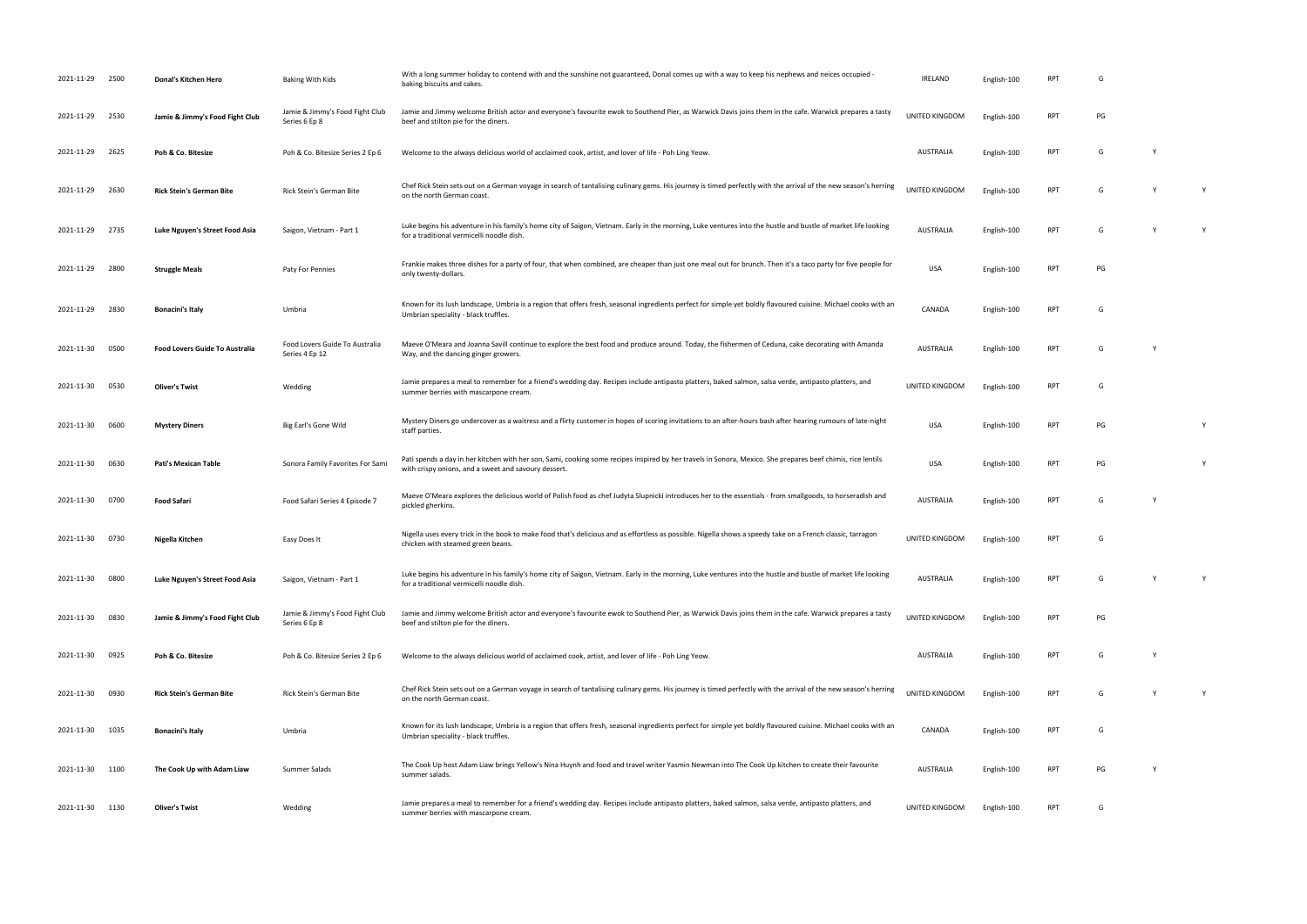| 2021-11-30      | 1200 | <b>Mystery Diners</b>                 | Big Earl's Gone Wild                             | Mystery Diners go undercover as a waitress and a flirty customer in hopes of scoring invitations to an after-hours bash after hearing rumours of late-night<br>staff parties.                                            | <b>USA</b>            | English-100 | RP <sub>1</sub> | PG |   |
|-----------------|------|---------------------------------------|--------------------------------------------------|--------------------------------------------------------------------------------------------------------------------------------------------------------------------------------------------------------------------------|-----------------------|-------------|-----------------|----|---|
| 2021-11-30      | 1230 | <b>Pati's Mexican Table</b>           | Sonora Family Favorites For Sami                 | Pati spends a day in her kitchen with her son, Sami, cooking some recipes inspired by her travels in Sonora, Mexico. She prepares beef chimis, rice lentils<br>with crispy onions, and a sweet and savoury dessert.      | <b>USA</b>            | English-100 | <b>RPT</b>      | PG | Y |
| 2021-11-30      | 1300 | <b>Food Safari</b>                    | Food Safari Series 4 Episode 7                   | Maeve O'Meara explores the delicious world of Polish food as chef Judyta Slupnicki introduces her to the essentials - from smallgoods, to horseradish and<br>pickled gherkins.                                           | <b>AUSTRALIA</b>      | English-100 | RPT             | G  |   |
| 2021-11-30      | 1330 | Donal's Kitchen Hero                  | Barbeque                                         | Donal prepares dishes to take on a barbeque, including spatchcock chicken, sticky barbeque spare ribs, red cabbage and carrot coleslaw, chorizo, rocket and<br>red onion salad, and some mojitos.                        | <b>IRELAND</b>        | English-100 | <b>RPT</b>      | G  |   |
| 2021-11-30      | 1400 | <b>Struggle Meals</b>                 | Food-Back-From-The-Dead                          | Stale bread, old bananas, canned food, dry foods - they often get a bad wrap, but it's not the end for them yet. Frankie shares his recipes for using these<br>pantry staples to create delicious meals.                 | <b>USA</b>            | English-100 | <b>RPT</b>      | PG |   |
| 2021-11-30      | 1430 | <b>Bonacini's Italy</b>               | Sardegna                                         | Appreciating island culture, Michael Bonacini explores the enchanting region of Sardegna and its exceptional cuisine.                                                                                                    | CANADA                | English-100 | RPT             | G  |   |
| 2021-11-30      | 1500 | <b>Food Lovers Guide To Australia</b> | Food Lovers Guide To Australia<br>Series 4 Ep 13 | Maeve O'Meara and Joanna Savill continue to explore the best food and produce around. In this episode, a visit to an Aussie rainforest to look for bunya<br>nuts, and tasting fruit gelato.                              | <b>AUSTRALIA</b>      | English-100 | RPT             | G  |   |
| 2021-11-30 1530 |      | <b>Oliver's Twist</b>                 | Suppliers Surprise                               | As a regular customer at their stalls, Jamie decides to invite some Borough Market vendors to dinner, where the meals are made from their own wares. He<br>cooks up a scrumptious Italian mixed roast.                   | <b>UNITED KINGDOM</b> | English-100 | RPT             | G  |   |
| 2021-11-30      | 1600 | <b>Mystery Diners</b>                 | F For Effort                                     | A Mystery Diner goes undercover as a waiter and discovers several problem employees who are threatening patrons, drinking on the job and eating<br>customers' food.                                                      | USA                   | English-100 | RPT             | PG | Y |
| 2021-11-30      | 1630 | Pati's Mexican Table                  | Legends Of The Sonoran Sea                       | Pati prepares a couple of recipes inspired by her experiences in Sonora, Mexico: shrimp tacos bravos and a seafood tostadas piled high and layered with<br>salsa negra, and apple chiltipin salsa.                       | <b>USA</b>            | English-100 |                 | PG | Y |
| 2021-11-30      | 1700 | <b>Food Safari</b>                    | Food Safari Series 4 Episode 8                   | Maeve O'Meara explores the fascinating food of Afghanistan where the guest is always seen as king and beautiful feasts are prepared using age-old recipes.                                                               | AUSTRALIA             | English-100 | RPT             | G  |   |
| 2021-11-30      | 1730 | The Cook And The Chef                 | Soup And Rice                                    | Maggie and Simon often start out with the same ingredient and end up in very different places. They're taking different approaches to cooking with rice.                                                                 | AUSTRALIA             | English-100 | RPT             | G  |   |
| 2021-11-30      | 1800 | The Cook And The Chef                 | <b>Winter Menus</b>                              | Maggie and Simon prepare some of their favourite winter recipes. It's all about comfort food, rich hearty dishes to warm you up on those chilly days.                                                                    | AUSTRALIA             | English-100 | RPT             | G  |   |
| 2021-11-30      | 1830 | Nigella Kitchen                       | I Did It My Way                                  | Nigella is putting her very own stamp on some seriously fabulous and favourite recipes. First up, tiramisu, a luscious Italian dessert made even more<br>incredible with hazelnut liqueur.                               | UNITED KINGDOM        | English-100 | <b>RPT</b>      | G  |   |
| 2021-11-30      | 1900 | The Cook Up with Adam Liaw            | Summer                                           | Comedian Joel Creasey and Radio/TV presenter Myf Warhurst join host Adam Liaw in The Cook Up kitchen as they create their favourite summer dishes.                                                                       | <b>AUSTRALIA</b>      | English-100 |                 | PG |   |
| 2021-11-30      | 1930 | Donna Hay Everyday Fresh              | Donna Hay Everyday Fresh Series 1<br>Ep 2        | Donna prepares one of her favourite pan recipes, sticky miso chicken roasted on sesame pumpkin, followed by the most amazingly crunchy, cheesy super-<br>green Reuben sandwich.                                          | AUSTRALIA             | English-100 | RPT             | G  |   |
| 2021-11-30      | 2000 | <b>Anna's Occasions</b>               | <b>Family Celebration</b>                        | Celebrity chef Anna Olson creates three delicious desserts that are sure to impress: creamy lemon squares with cream cheese; a simple, moist Latin<br>American tres leches cake; and a chocolate sheet cake for a crowd. | CANADA                | English-100 |                 | PG |   |
| 2021-11-30 2030 |      | John Torode's Korean Food Tour        | Soups And Stews                                  | John meets up with broadcaster and chef Matthew Chung who takes him to his favourite soup kitchen. Soups are eaten at every meal and a good soup is the<br>mainstay of breakfast, lunch and dinner.                      | UNITED KINGDOM        | English-100 |                 | PG |   |
| 2021-11-30 2125 |      | Poh & Co. Bitesize                    | Poh & Co. Bitesize Series 2 Ep 7                 | Step into the always delicious world of acclaimed cook, artist, and lover of life - Poh Ling Yeow.                                                                                                                       | AUSTRALIA             | English-100 | RPT             | G  |   |
| 2021-11-30 2130 |      | Luke Nguyen's Street Food Asia        | Saigon, Vietnam - Part 2                         | Luke continues through the streets of Saigon in District 1 visiting his favourite Pho restaurant.                                                                                                                        | AUSTRALIA             | English-100 | RPT             | G  | Y |
| 2021-11-30      | 2200 | The Cook Up with Adam Liaw            | Summer                                           | Comedian Joel Creasey and Radio/TV presenter Myf Warhurst join host Adam Liaw in The Cook Up kitchen as they create their favourite summer dishes.                                                                       | AUSTRALIA             | English-100 | RPT             | PG |   |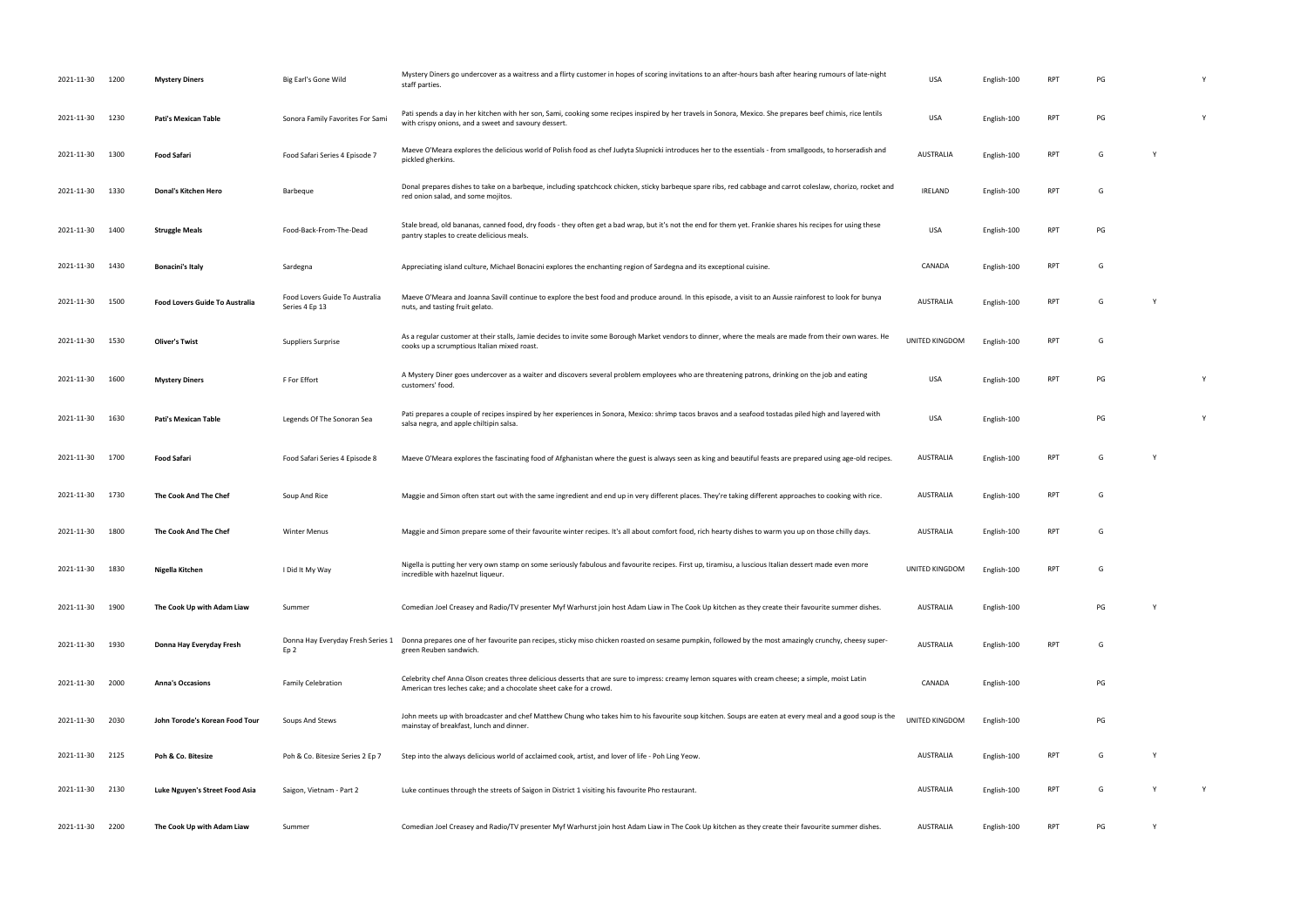| 2021-11-30 2230 |      | <b>Counter Space</b>                  | <b>Elementary Needs</b>                          | Sophia explores kids' access to food in Kenya and cooks a traditional Kenyan stew. We meet NY teachers bridging the hunger gap in the U.S. and pay homage<br>to the humble lunch box.                                    | <b>USA</b>       | English-100 | <b>RP</b>       | PG |              |   |
|-----------------|------|---------------------------------------|--------------------------------------------------|--------------------------------------------------------------------------------------------------------------------------------------------------------------------------------------------------------------------------|------------------|-------------|-----------------|----|--------------|---|
| 2021-11-30      | 2300 | The Cook And The Chef                 | Soup And Rice                                    | Maggie and Simon often start out with the same ingredient and end up in very different places. They're taking different approaches to cooking with rice.                                                                 | AUSTRALIA        | English-100 | <b>RPT</b>      | G  |              |   |
| 2021-11-30      | 2330 | The Cook And The Chef                 | <b>Winter Menus</b>                              | Maggie and Simon prepare some of their favourite winter recipes. It's all about comfort food, rich hearty dishes to warm you up on those chilly days.                                                                    | <b>AUSTRALIA</b> | English-100 | <b>RPT</b>      | G  |              |   |
| 2021-11-30      | 2400 | Nigella Kitchen                       | I Did It My Way                                  | Nigella is putting her very own stamp on some seriously fabulous and favourite recipes. First up, tiramisu, a luscious Italian dessert made even more<br>incredible with hazelnut liqueur.                               | UNITED KINGDOM   | English-100 | <b>RPT</b>      | G  |              |   |
| 2021-11-30      | 2430 | Pati's Mexican Table                  | Legends Of The Sonoran Sea                       | Pati prepares a couple of recipes inspired by her experiences in Sonora, Mexico: shrimp tacos bravos and a seafood tostadas piled high and layered with<br>salsa negra, and apple chiltipin salsa.                       | <b>USA</b>       | English-100 | <b>RPT</b>      | PG |              | Y |
| 2021-11-30      | 2500 | Donal's Kitchen Hero                  | Barbeque                                         | Donal prepares dishes to take on a barbeque, including spatchcock chicken, sticky barbeque spare ribs, red cabbage and carrot coleslaw, chorizo, rocket and<br>red onion salad, and some mojitos.                        | <b>IRELAND</b>   | English-100 | <b>RPT</b>      | G  |              |   |
| 2021-11-30      | 2530 | Donna Hay Everyday Fresh              | Donna Hay Everyday Fresh Series 1<br>Ep 2        | Donna prepares one of her favourite pan recipes, sticky miso chicken roasted on sesame pumpkin, followed by the most amazingly crunchy, cheesy super-<br>green Reuben sandwich.                                          | AUSTRALIA        | English-100 | <b>RPT</b>      | G  |              |   |
| 2021-11-30      | 2600 | <b>Anna's Occasions</b>               | <b>Family Celebration</b>                        | Celebrity chef Anna Olson creates three delicious desserts that are sure to impress: creamy lemon squares with cream cheese; a simple, moist Latin<br>American tres leches cake; and a chocolate sheet cake for a crowd. | CANADA           | English-100 | <b>RPT</b>      | PG |              |   |
| 2021-11-30      | 2630 | John Torode's Korean Food Tour        | Soups And Stews                                  | John meets up with broadcaster and chef Matthew Chung who takes him to his favourite soup kitchen. Soups are eaten at every meal and a good soup is the<br>mainstay of breakfast, lunch and dinner.                      | UNITED KINGDOM   | English-100 | <b>RPT</b>      | PG |              |   |
| 2021-11-30      | 2725 | Poh & Co. Bitesize                    | Poh & Co. Bitesize Series 2 Ep 7                 | Step into the always delicious world of acclaimed cook, artist, and lover of life - Poh Ling Yeow.                                                                                                                       | AUSTRALIA        | English-100 | <b>RPT</b>      | G  | $\mathsf{v}$ |   |
| 2021-11-30      | 2730 | Luke Nguyen's Street Food Asia        | Saigon, Vietnam - Part 2                         | Luke continues through the streets of Saigon in District 1 visiting his favourite Pho restaurant.                                                                                                                        | <b>AUSTRALIA</b> | English-100 | <b>RPT</b>      | G  | Y            | Y |
| 2021-11-30      | 2800 | <b>Struggle Meals</b>                 | Food-Back-From-The-Dead                          | Stale bread, old bananas, canned food, dry foods - they often get a bad wrap, but it's not the end for them yet. Frankie shares his recipes for using these<br>pantry staples to create delicious meals.                 | <b>USA</b>       | English-100 | <b>RPT</b>      | PG |              |   |
| 2021-11-30      | 2830 | <b>Bonacini's Italy</b>               | Sardegna                                         | Appreciating island culture, Michael Bonacini explores the enchanting region of Sardegna and its exceptional cuisine.                                                                                                    | CANADA           | English-100 | <b>RPT</b>      | G  |              |   |
| 2021-12-01      | 0500 | <b>Food Lovers Guide To Australia</b> | Food Lovers Guide To Australia<br>Series 4 Ep 13 | Maeve O'Meara and Joanna Savill continue to explore the best food and produce around. In this episode, a visit to an Aussie rainforest to look for bunya<br>nuts, and tasting fruit gelato.                              | <b>AUSTRALIA</b> | English-100 | RP <sub>1</sub> | G  |              |   |
| 2021-12-01      | 0530 | <b>Oliver's Twist</b>                 | Suppliers Surprise                               | As a regular customer at their stalls, Jamie decides to invite some Borough Market vendors to dinner, where the meals are made from their own wares. He<br>cooks up a scrumptious Italian mixed roast.                   | UNITED KINGDOM   | English-100 | <b>RPT</b>      | G  |              |   |
| 2021-12-01      | 0600 | <b>Mystery Diners</b>                 | F For Effort                                     | A Mystery Diner goes undercover as a waiter and discovers several problem employees who are threatening patrons, drinking on the job and eating<br>customers' food.                                                      | <b>USA</b>       | English-100 | <b>RPT</b>      | PG |              | Y |
| 2021-12-01 0630 |      | <b>Pati's Mexican Table</b>           | Legends Of The Sonoran Sea                       | Pati prepares a couple of recipes inspired by her experiences in Sonora, Mexico: shrimp tacos bravos and a seafood tostadas piled high and layered with<br>salsa negra, and apple chiltipin salsa.                       | <b>USA</b>       | English-100 | <b>RPT</b>      | PG |              | Y |
| 2021-12-01      | 0700 | <b>Food Safari</b>                    | Food Safari Series 4 Episode 8                   | Maeve O'Meara explores the fascinating food of Afghanistan where the guest is always seen as king and beautiful feasts are prepared using age-old recipes.                                                               | AUSTRALIA        | English-100 | <b>RPT</b>      | G  | Y            |   |
| 2021-12-01      | 0730 | Nigella Kitchen                       | I Did It My Way                                  | Nigella is putting her very own stamp on some seriously fabulous and favourite recipes. First up, tiramisu, a luscious Italian dessert made even more<br>incredible with hazelnut liqueur.                               | UNITED KINGDOM   | English-100 | <b>RPT</b>      | G  |              |   |
| 2021-12-01      | 0800 | Luke Nguyen's Street Food Asia        | Saigon, Vietnam - Part 2                         | Luke continues through the streets of Saigon in District 1 visiting his favourite Pho restaurant.                                                                                                                        | <b>AUSTRALIA</b> | English-100 | <b>RPT</b>      | G  | Y            | Y |
| 2021-12-01      | 0830 | Donna Hay Everyday Fresh              | Donna Hay Everyday Fresh Series 1<br>Ep 2        | Donna prepares one of her favourite pan recipes, sticky miso chicken roasted on sesame pumpkin, followed by the most amazingly crunchy, cheesy super-<br>green Reuben sandwich.                                          | <b>AUSTRALIA</b> | English-100 | <b>RPT</b>      | G  |              |   |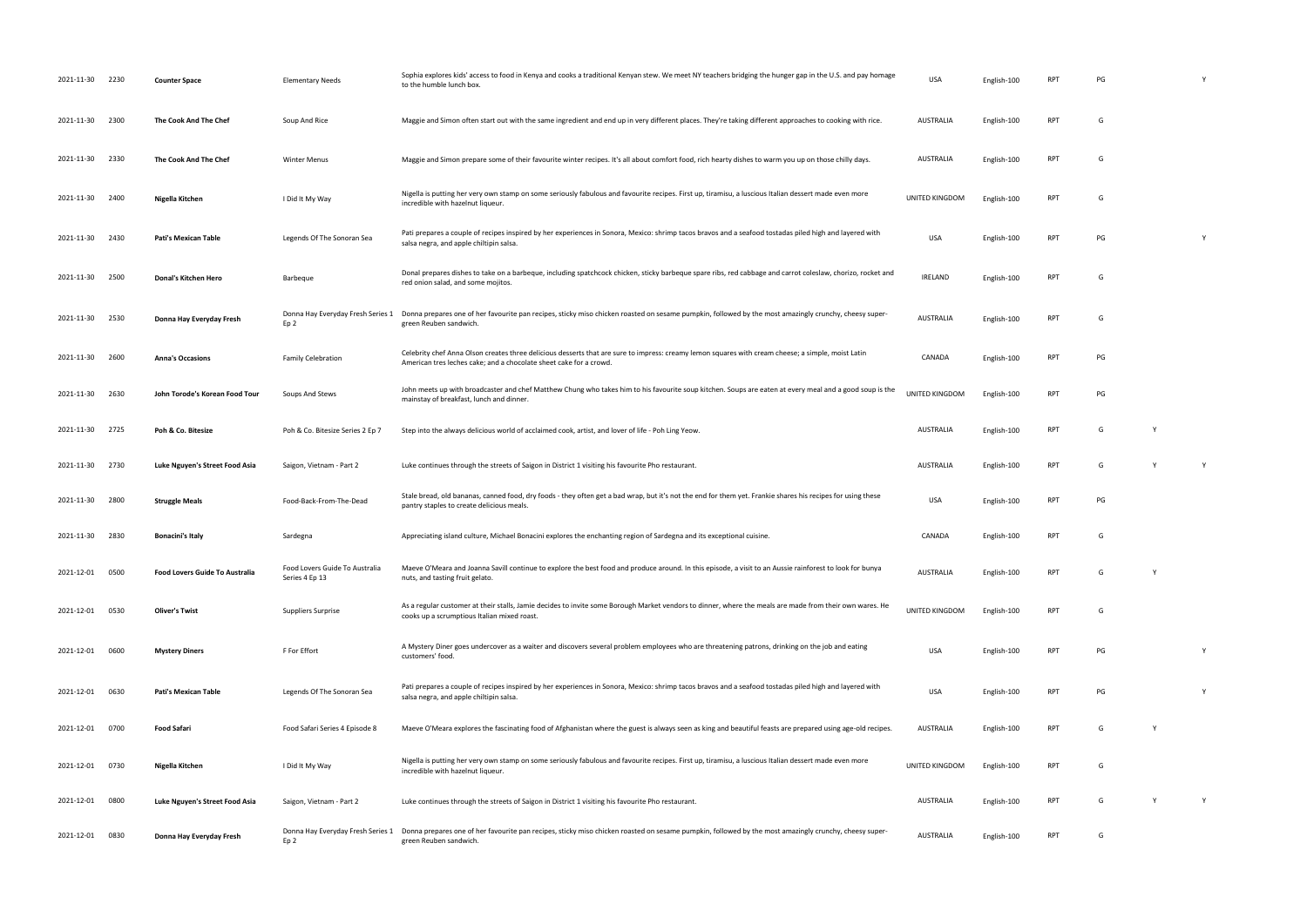| 2021-12-01      | 0900 | <b>Anna's Occasions</b>                | <b>Family Celebration</b>                       | Celebrity chef Anna Olson creates three delicious desserts that are sure to impress: creamy lemon squares with cream cheese; a simple, moist Latin<br>American tres leches cake; and a chocolate sheet cake for a crowd. | CANADA           | English-100 | <b>RPT</b> | PG |              |   |
|-----------------|------|----------------------------------------|-------------------------------------------------|--------------------------------------------------------------------------------------------------------------------------------------------------------------------------------------------------------------------------|------------------|-------------|------------|----|--------------|---|
| 2021-12-01      | 0930 | John Torode's Korean Food Tour         | Soups And Stews                                 | John meets up with broadcaster and chef Matthew Chung who takes him to his favourite soup kitchen. Soups are eaten at every meal and a good soup is the<br>mainstay of breakfast, lunch and dinner.                      | UNITED KINGDOM   | English-100 | <b>RPT</b> | PG |              |   |
| 2021-12-01      | 1025 | Poh & Co. Bitesize                     | Poh & Co. Bitesize Series 2 Ep 7                | Step into the always delicious world of acclaimed cook, artist, and lover of life - Poh Ling Yeow.                                                                                                                       | <b>AUSTRALIA</b> | English-100 | <b>RPT</b> | G  | <sup>V</sup> |   |
| 2021-12-01      | 1030 | <b>Bonacini's Italy</b>                | Sardegna                                        | Appreciating island culture, Michael Bonacini explores the enchanting region of Sardegna and its exceptional cuisine.                                                                                                    | CANADA           | English-100 | <b>RPT</b> | G  |              |   |
| 2021-12-01 1100 |      | The Cook Up with Adam Liaw             | Summer                                          | Comedian Joel Creasey and Radio/TV presenter Myf Warhurst join host Adam Liaw in The Cook Up kitchen as they create their favourite summer dishes.                                                                       | AUSTRALIA        | English-100 | <b>RPT</b> | PG | <b>Y</b>     |   |
| 2021-12-01 1130 |      | <b>Oliver's Twist</b>                  | Suppliers Surprise                              | As a regular customer at their stalls, Jamie decides to invite some Borough Market vendors to dinner, where the meals are made from their own wares. He<br>cooks up a scrumptious Italian mixed roast.                   | UNITED KINGDOM   | English-100 | <b>RPT</b> | G  |              |   |
| 2021-12-01 1200 |      | <b>Mystery Diners</b>                  | F For Effort                                    | A Mystery Diner goes undercover as a waiter and discovers several problem employees who are threatening patrons, drinking on the job and eating<br>customers' food.                                                      | <b>USA</b>       | English-100 | <b>RPT</b> | PG |              | Y |
| 2021-12-01 1230 |      | Pati's Mexican Table                   | Legends Of The Sonoran Sea                      | Pati prepares a couple of recipes inspired by her experiences in Sonora, Mexico: shrimp tacos bravos and a seafood tostadas piled high and layered with<br>salsa negra, and apple chiltipin salsa.                       | <b>USA</b>       | English-100 | <b>RPT</b> | PG |              | Y |
| 2021-12-01 1300 |      | <b>Food Safari</b>                     | Food Safari Series 4 Episode 8                  | Maeve O'Meara explores the fascinating food of Afghanistan where the guest is always seen as king and beautiful feasts are prepared using age-old recipes.                                                               | <b>AUSTRALIA</b> | English-100 | <b>RPT</b> | G  | Y            |   |
| 2021-12-01 1330 |      | Donal's Kitchen Hero                   | Food For Romance                                | Donal cooks dinner for his girlfriend. He serves up a platter of baked shellfish, a chicken tagine with pomegranate, and a white chocolate and blueberry<br>cheesecake.                                                  | <b>IRELAND</b>   | English-100 | <b>RPT</b> | G  |              |   |
| 2021-12-01 1400 |      | <b>Struggle Meals</b>                  | Wrap It Up                                      | Frankie shares his method for preparing portable wraps at home for quick and easy lunches.                                                                                                                               | <b>USA</b>       | English-100 | <b>RPT</b> | PG |              |   |
| 2021-12-01      | 1430 | <b>Bonacini's Italy</b>                | Friui Venezia Giulia                            | One of Italy's quieter regions, Friuli Venezia Guilia offers iconic dishes, waiting to be discovered. Michael Bonacini begins his exploration of the region with<br>his take on a traditional dish.                      | CANADA           | English-100 | <b>RPT</b> | G  |              |   |
| 2021-12-01 1500 |      | <b>Food Lovers' Guide To Australia</b> | Food Lovers Guide To Australia<br>Series 5 Ep 1 | Maeve gets an old family recipe from a famous Broome clan, the singing Pigram Brothers, and Joanna hangs out with chef Simmon Hawke, who cooks snails<br>Italian style.                                                  | <b>AUSTRALIA</b> | English-100 | <b>RPT</b> | G  | <sup>V</sup> |   |
| 2021-12-01 1530 |      | <b>Oliver's Twist</b>                  | Friends                                         | There's a lot to catch-up on when Jamie's old classmates turn up for a school reunion. Jamie cooks up a wealth of tasty food in preparation, including fried<br>zucchini flowers and fig canapes.                        | UNITED KINGDOM   | English-100 | <b>RPT</b> | G  |              |   |
| 2021-12-01      | 1600 | <b>Mystery Diners</b>                  | <b>Managing Disaster</b>                        | Mystery Diners go undercover as waitresses to see if the manager of Amaro Pizzeria and Vino Lounge in Arizona is hiring attractive waitresses over qualified<br>ones.                                                    | <b>USA</b>       | English-100 | <b>RPT</b> | PG |              |   |
| 2021-12-01      | 1630 | <b>Pati's Mexican Table</b>            | Super Sonoran                                   | Following a trip to the resort town of Puerto Penasco, Pati prepares three unique classic Sonoran recipes - each one a meal in itself: pescado zarandeado, a<br>gallina pinta soup, and rice with clams.                 | <b>USA</b>       | English-100 |            | PG |              | Y |
| 2021-12-01 1700 |      | <b>Food Safari</b>                     | Food Safari Series 4 Episode 9                  | Maeve O'Meara explores the world of Danish food, a cuisine crafted for the cold - some dishes date back to the days of the Vikings, others like the sandwich<br>smorrebrod are modern                                    | <b>AUSTRALIA</b> | English-100 | RPT        | G  | <b>Y</b>     |   |
| 2021-12-01 1730 |      | <b>The Cook And The Chef</b>           | <b>Oysters And Pastry</b>                       | For Simon this week's show is all about pastry, while Maggie heads off on another food adventure, hunting for great oysters on SA's Eyre Peninsula.                                                                      | <b>AUSTRALIA</b> | English-100 | <b>RPT</b> | G  |              |   |
| 2021-12-01 1800 |      | The Cook And The Chef                  | Tasmanian Fresh                                 | Maggie travels to Tasmania and samples some of the wonderful produce that the Apple Isle has to offer.                                                                                                                   | <b>AUSTRALIA</b> | English-100 | <b>RPT</b> | G  |              |   |
| 2021-12-01      | 1830 | Nigella Kitchen                        | Devilishly Good                                 | It's time for some seriously delicious eating and in Nigella's kitchen every mouthful is devilishly good. First up is her fabulous, fiery, red jumbo chilli sauce<br>with tortilla chips.                                | UNITED KINGDOM   | English-100 | <b>RPT</b> | G  |              |   |
| 2021-12-01      | 1900 | The Cook Up with Adam Liaw             | Party Plate                                     | Cookbook author and wife of Jimmy Barnes, Jane Barnes, and MasterChef judge Jock Zonfrillo are in The Cook Up kitchen with host Adam Liaw to share their<br>ultimate party plates.                                       | <b>AUSTRALIA</b> | English-100 |            | PG | Y            |   |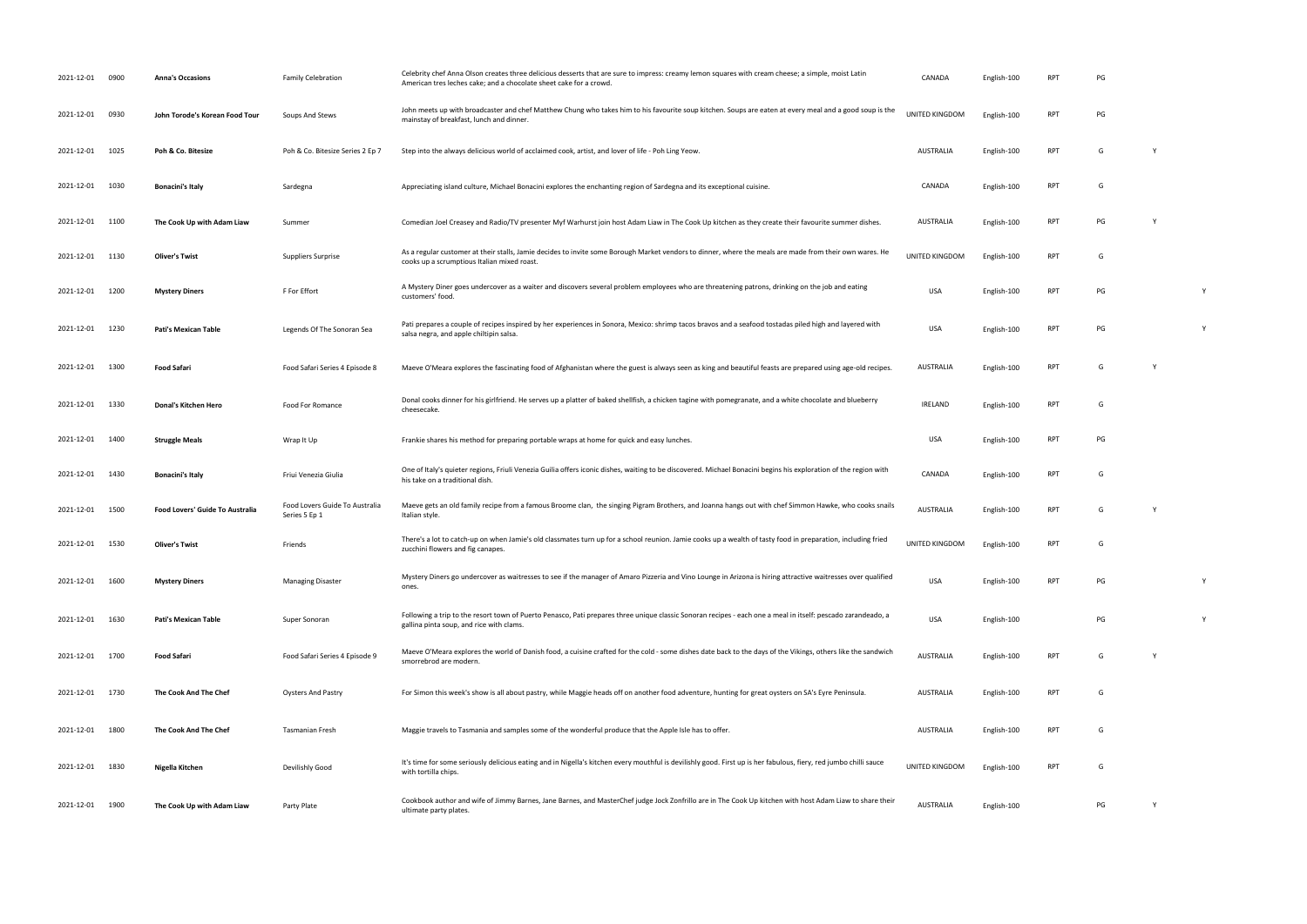| 2021-12-01 1930 |      | <b>Restaurants On The Edge</b>    | Muskoka                                         | During the harsh Canadian winter, restaurant owner Connie faces empty seats and harsh reviews, and needs a transformation that draws in year-round<br>customers if she's going to be able to keep her place open. | CANADA           | English-100 |            | PG |   |   |
|-----------------|------|-----------------------------------|-------------------------------------------------|-------------------------------------------------------------------------------------------------------------------------------------------------------------------------------------------------------------------|------------------|-------------|------------|----|---|---|
| 2021-12-01 2030 |      | James Martin's American Adventure | Napa                                            | Celebrity chef James Martin begins his American Adventure with a visit to the Napa Valley. James drops into one of the best food and drink markets in<br>California before cooking delicious local produce.       | UNITED KINGDOM   | English-100 |            | PG |   |   |
| 2021-12-01      | 2130 | Luke Nguyen's Street Food Asia    | Bangkok, Thailand - Part 1                      | Bangkok is filled with different street food vendors on every corner. Luke stumbles across hidden stalls and learns how to cook Thai Coconut Pudding.                                                             | AUSTRALIA        | English-100 | <b>RPT</b> | G  | Y | Y |
| 2021-12-01      | 2200 | The Cook Up with Adam Liaw        | Party Plate                                     | Cookbook author and wife of Jimmy Barnes, Jane Barnes, and MasterChef judge Jock Zonfrillo are in The Cook Up kitchen with host Adam Liaw to share their<br>ultimate party plates.                                | <b>AUSTRALIA</b> | English-100 | <b>RPT</b> | PG |   |   |
| 2021-12-01 2230 |      | <b>Counter Space</b>              | Feeding On Isolation                            | Counter Space explores the role that isolation has had on eating disorders this year. Sophia and friend Jessie Kahnweiler cook remotely and forge<br>connection during lockdown.                                  | <b>USA</b>       | English-100 | <b>RPT</b> | PG |   |   |
| 2021-12-01      | 2300 | The Cook And The Chef             | <b>Oysters And Pastry</b>                       | For Simon this week's show is all about pastry, while Maggie heads off on another food adventure, hunting for great oysters on SA's Eyre Peninsula.                                                               | AUSTRALIA        | English-100 | <b>RPT</b> | G  |   |   |
| 2021-12-01      | 2330 | The Cook And The Chef             | <b>Tasmanian Fresh</b>                          | Maggie travels to Tasmania and samples some of the wonderful produce that the Apple Isle has to offer.                                                                                                            | AUSTRALIA        | English-100 | RPT        | G  |   |   |
| 2021-12-01 2400 |      | Nigella Kitchen                   | Devilishly Good                                 | It's time for some seriously delicious eating and in Nigella's kitchen every mouthful is devilishly good. First up is her fabulous, fiery, red jumbo chilli sauce<br>with tortilla chips.                         | UNITED KINGDOM   | English-100 | <b>RPT</b> | G  |   |   |
| 2021-12-01 2430 |      | Pati's Mexican Table              | Super Sonoran                                   | Following a trip to the resort town of Puerto Penasco, Pati prepares three unique classic Sonoran recipes - each one a meal in itself: pescado zarandeado, a<br>gallina pinta soup, and rice with clams.          | <b>USA</b>       | English-100 | <b>RPT</b> | PG |   |   |
| 2021-12-01      | 2500 | Donal's Kitchen Hero              | Food For Romance                                | Donal cooks dinner for his girlfriend. He serves up a platter of baked shellfish, a chicken tagine with pomegranate, and a white chocolate and blueberry<br>cheesecake.                                           | <b>IRELAND</b>   | English-100 | <b>RPT</b> | G  |   |   |
| 2021-12-01      | 2530 | <b>Restaurants On The Edge</b>    | Muskoka                                         | During the harsh Canadian winter, restaurant owner Connie faces empty seats and harsh reviews, and needs a transformation that draws in year-round<br>customers if she's going to be able to keep her place open. | CANADA           | English-100 | <b>RPT</b> | PG |   |   |
| 2021-12-01 2630 |      | James Martin's American Adventure | Napa                                            | Celebrity chef James Martin begins his American Adventure with a visit to the Napa Valley. James drops into one of the best food and drink markets in<br>California before cooking delicious local produce.       | UNITED KINGDOM   | English-100 | <b>RPT</b> | PG |   |   |
| 2021-12-01 2730 |      | Luke Nguyen's Street Food Asia    | Bangkok, Thailand - Part 1                      | Bangkok is filled with different street food vendors on every corner. Luke stumbles across hidden stalls and learns how to cook Thai Coconut Pudding.                                                             | AUSTRALIA        | English-100 | <b>RPT</b> | G  | Y | Y |
| 2021-12-01 2800 |      |                                   |                                                 |                                                                                                                                                                                                                   |                  |             |            |    |   |   |
|                 |      | <b>Struggle Meals</b>             | Wrap It Up                                      | Frankie shares his method for preparing portable wraps at home for quick and easy lunches.                                                                                                                        | USA              | English-100 | RPT        | PG |   |   |
| 2021-12-01 2830 |      | <b>Bonacini's Italy</b>           | Friui Venezia Giulia                            | One of Italy's quieter regions, Friuli Venezia Guilia offers iconic dishes, waiting to be discovered. Michael Bonacini begins his exploration of the region with<br>his take on a traditional dish.               | CANADA           | English-100 | <b>RPT</b> | G  |   |   |
| 2021-12-02 0500 |      | Food Lovers' Guide To Australia   | Food Lovers Guide To Australia<br>Series 5 Ep 1 | Maeve gets an old family recipe from a famous Broome clan, the singing Pigram Brothers, and Joanna hangs out with chef Simmon Hawke, who cooks snails<br>Italian style.                                           | <b>AUSTRALIA</b> | English-100 | <b>RPT</b> | G  | Y |   |
| 2021-12-02 0530 |      | <b>Oliver's Twist</b>             | Friends                                         | There's a lot to catch-up on when Jamie's old classmates turn up for a school reunion. Jamie cooks up a wealth of tasty food in preparation, including fried<br>zucchini flowers and fig canapes.                 | UNITED KINGDOM   | English-100 | <b>RPT</b> | G  |   |   |
| 2021-12-02      | 0600 | <b>Mystery Diners</b>             | <b>Managing Disaster</b>                        | Mystery Diners go undercover as waitresses to see if the manager of Amaro Pizzeria and Vino Lounge in Arizona is hiring attractive waitresses over qualified<br>ones.                                             | <b>USA</b>       | English-100 | RPT        | PG |   |   |
| 2021-12-02      | 0630 | Pati's Mexican Table              | Super Sonoran                                   | Following a trip to the resort town of Puerto Penasco, Pati prepares three unique classic Sonoran recipes - each one a meal in itself: pescado zarandeado, a<br>gallina pinta soup, and rice with clams.          | <b>USA</b>       | English-100 | RPT        | PG |   |   |
| 2021-12-02      | 0700 | <b>Food Safari</b>                | Food Safari Series 4 Episode 9                  | Maeve O'Meara explores the world of Danish food, a cuisine crafted for the cold - some dishes date back to the days of the Vikings, others like the sandwich<br>smorrebrod are modern                             | AUSTRALIA        | English-100 | RPT        | G  |   |   |
| 2021-12-02 0730 |      | Nigella Kitchen                   | Devilishly Good                                 | It's time for some seriously delicious eating and in Nigella's kitchen every mouthful is devilishly good. First up is her fabulous, fiery, red jumbo chilli sauce<br>with tortilla chips.                         | UNITED KINGDOM   | English-100 | RPT        | G  |   |   |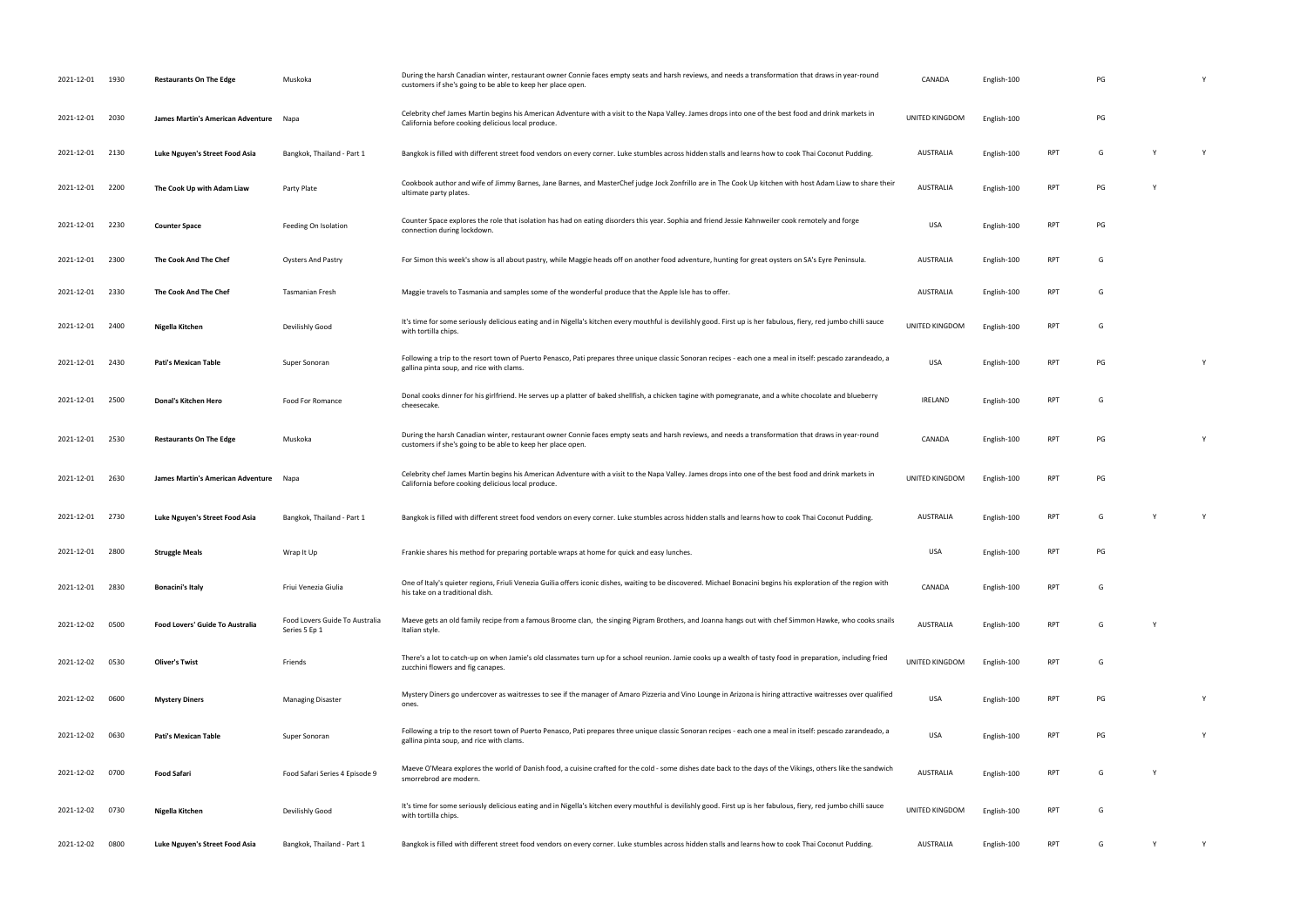| 2021-12-02 0830 |      | <b>Restaurants On The Edge</b>           | Muskoka                                         | During the harsh Canadian winter, restaurant owner Connie faces empty seats and harsh reviews, and needs a transformation that draws in year-round<br>customers if she's going to be able to keep her place open.    | CANADA           | English-100 | RPT        | PG |   |   |
|-----------------|------|------------------------------------------|-------------------------------------------------|----------------------------------------------------------------------------------------------------------------------------------------------------------------------------------------------------------------------|------------------|-------------|------------|----|---|---|
| 2021-12-02      | 0930 | James Martin's American Adventure        | Napa                                            | Celebrity chef James Martin begins his American Adventure with a visit to the Napa Valley. James drops into one of the best food and drink markets in<br>California before cooking delicious local produce.          | UNITED KINGDOM   | English-100 | RPT        | PG |   |   |
| 2021-12-02      | 1030 | <b>Bonacini's Italy</b>                  | Friui Venezia Giulia                            | One of Italy's quieter regions, Friuli Venezia Guilia offers iconic dishes, waiting to be discovered. Michael Bonacini begins his exploration of the region with<br>his take on a traditional dish.                  | CANADA           | English-100 | RPT        | G  |   |   |
| 2021-12-02 1100 |      | The Cook Up with Adam Liaw               | Party Plate                                     | Cookbook author and wife of Jimmy Barnes, Jane Barnes, and MasterChef judge Jock Zonfrillo are in The Cook Up kitchen with host Adam Liaw to share their<br>ultimate party plates.                                   | <b>AUSTRALIA</b> | English-100 | <b>RPT</b> | PG |   |   |
| 2021-12-02      | 1130 | <b>Oliver's Twist</b>                    | Friends                                         | There's a lot to catch-up on when Jamie's old classmates turn up for a school reunion. Jamie cooks up a wealth of tasty food in preparation, including fried<br>zucchini flowers and fig canapes.                    | UNITED KINGDOM   | English-100 | <b>RPT</b> | G  |   |   |
| 2021-12-02      | 1200 | <b>Mystery Diners</b>                    | <b>Managing Disaster</b>                        | Mystery Diners go undercover as waitresses to see if the manager of Amaro Pizzeria and Vino Lounge in Arizona is hiring attractive waitresses over qualified<br>ones.                                                | <b>USA</b>       | English-100 | <b>RPT</b> | PG |   | Y |
| 2021-12-02      | 1230 | <b>Pati's Mexican Table</b>              | Super Sonoran                                   | Following a trip to the resort town of Puerto Penasco, Pati prepares three unique classic Sonoran recipes - each one a meal in itself: pescado zarandeado, a<br>gallina pinta soup, and rice with clams.             | <b>USA</b>       | English-100 | <b>RPT</b> | PG |   | Y |
| 2021-12-02      | 1300 | Food Safari                              | Food Safari Series 4 Episode 9                  | Maeve O'Meara explores the world of Danish food, a cuisine crafted for the cold - some dishes date back to the days of the Vikings, others like the sandwich<br>smorrebrod are modern.                               | <b>AUSTRALIA</b> | English-100 | <b>RPT</b> | G  | Y |   |
| 2021-12-02      | 1330 | Donal's Kitchen Hero                     | Gone Fishin'                                    | A mackerel fishing trip inspires Donal to cook mussels, fish and chips, and mackerel with chilli and garlic, which he cooks on the boat.                                                                             | <b>IRELAND</b>   | English-100 | <b>RPT</b> | G  |   |   |
| 2021-12-02      | 1400 | <b>Struggle Meals</b>                    | Bacon My Heart                                  | Versatility is important, and these three items - bacon, eggs, and a whole chicken - will feed you a plethora of delicious and affordable meals.                                                                     | USA              | English-100 | <b>RPT</b> | PG |   |   |
| 2021-12-02      | 1430 | Let's Brunch                             | <b>Healthy Start</b>                            | Vanessa Gianfrancesco shares brunch recipes that are as healthy as they are satisfying, including a baked eggs with spinach and zucchini, a blueberry<br>smoothie bowl, and a turmeric latte.                        | CANADA           | English-100 | <b>RPT</b> | G  |   |   |
| 2021-12-02      | 1500 | Food Lovers' Guide To Australia          | Food Lovers Guide To Australia<br>Series 5 Ep 2 | Joanna goes on a fishing trip with the sea cucumber divers of the far north, and Maeve meets the most passionate eggplant grower ever in Carnarvon,<br>Western Australia.                                            | <b>AUSTRALIA</b> | English-100 | <b>RPT</b> | G  | Y |   |
| 2021-12-02      | 1530 | <b>Oliver's Twist</b>                    | World Cup                                       | After preparing a hearty breakfast of yoghurt, a chilli scrambled egg wrap and Bloody Mary, Jamie and his friends gather around the TV to cheer on England<br>at the 2002 World Cup.                                 | UNITED KINGDOM   | English-100 | <b>RPT</b> | PG |   |   |
| 2021-12-02      | 1600 | <b>Mystery Diners</b>                    | <b>Grumpy Tom</b>                               | Chef 'Grumpy Tom' has a knack for disrespecting everyone in his restaurant, including the new owner. Jessica goes undercover to prove just how grumpy<br>Tom is and how his attitude affects business.               | USA              | English-100 | <b>RPT</b> | PG |   | Y |
| 2021-12-02      | 1630 | Pati's Mexican Table                     | Cooking For My Crew In Sonora                   | As they travel through Mexico's vast state of Sonora, Pati gets inspired and decides to cook a meal for her production crew. Pati prepares caldo de queso,<br>grilled asparagus, and chicken covered in pecan sauce. | <b>USA</b>       | English-100 |            | PG |   | Y |
| 2021-12-02      | 1700 | Food Safari                              | Food Safari Series 4 Episode 10                 | Maeve O'Meara explores the fascinating creole cuisine of Broome, with dishes as varied as chilli mudcrab, satay, pearl meat ceviche and a simple raw fish<br>dish called susame.                                     | <b>AUSTRALIA</b> | English-100 | <b>RPT</b> | G  | Y |   |
| 2021-12-02      | 1730 | The Cook And The Chef                    | <b>Desserts And Tagines</b>                     | From a Dutch oven to a casserole dish many cultures boast a pot for slow cooking and for the Moroccans it's the cone shaped Tagine. This week Maggie and<br>Simon celebrate the spirit of the Tagine.                | <b>AUSTRALIA</b> | English-100 | <b>RPT</b> | G  |   |   |
| 2021-12-02      | 1800 | The Cook And The Chef                    | Baking                                          | The classic meat pie gets a glorious make-over after Simon visits a city pie-cart. Back in the kitchen, Maggie surprises him by recalling her three AM trip to<br>the pie-cart, in her younger days.                 | AUSTRALIA        | English-100 | RPT        | G  |   |   |
| 2021-12-02      | 1830 | Nigella Kitchen                          | Safety In Numbers                               | It is Christmas, and Nigella is having a fabulous easy drinks party. On the menu there are meltingly tender turkey meatballs in tomato sauce and a must-have<br>party recipe.                                        | UNITED KINGDOM   | English-100 | <b>RPT</b> | G  |   |   |
| 2021-12-02      | 1900 | The Cook Up with Adam Liaw               | Mango                                           | Host Adam Liaw is joined by Universal/Paramount's Christine Manfield and Longrain's Martin Boetz in The Cook Up kitchen to create their favourite mango<br>dishes.                                                   | <b>AUSTRALIA</b> | English-100 |            | PG | Y |   |
| 2021-12-02      | 1930 | <b>Barefoot Contessa: Back To Basics</b> | French To Make At Home                          | Ina Garten has all the tricks for cooking French at home, with secrets to a showstopping summer filet of beef with bearnaise mayonnaise and an endive,<br>orange and roquefort salad.                                | <b>USA</b>       | English-100 |            | PG |   |   |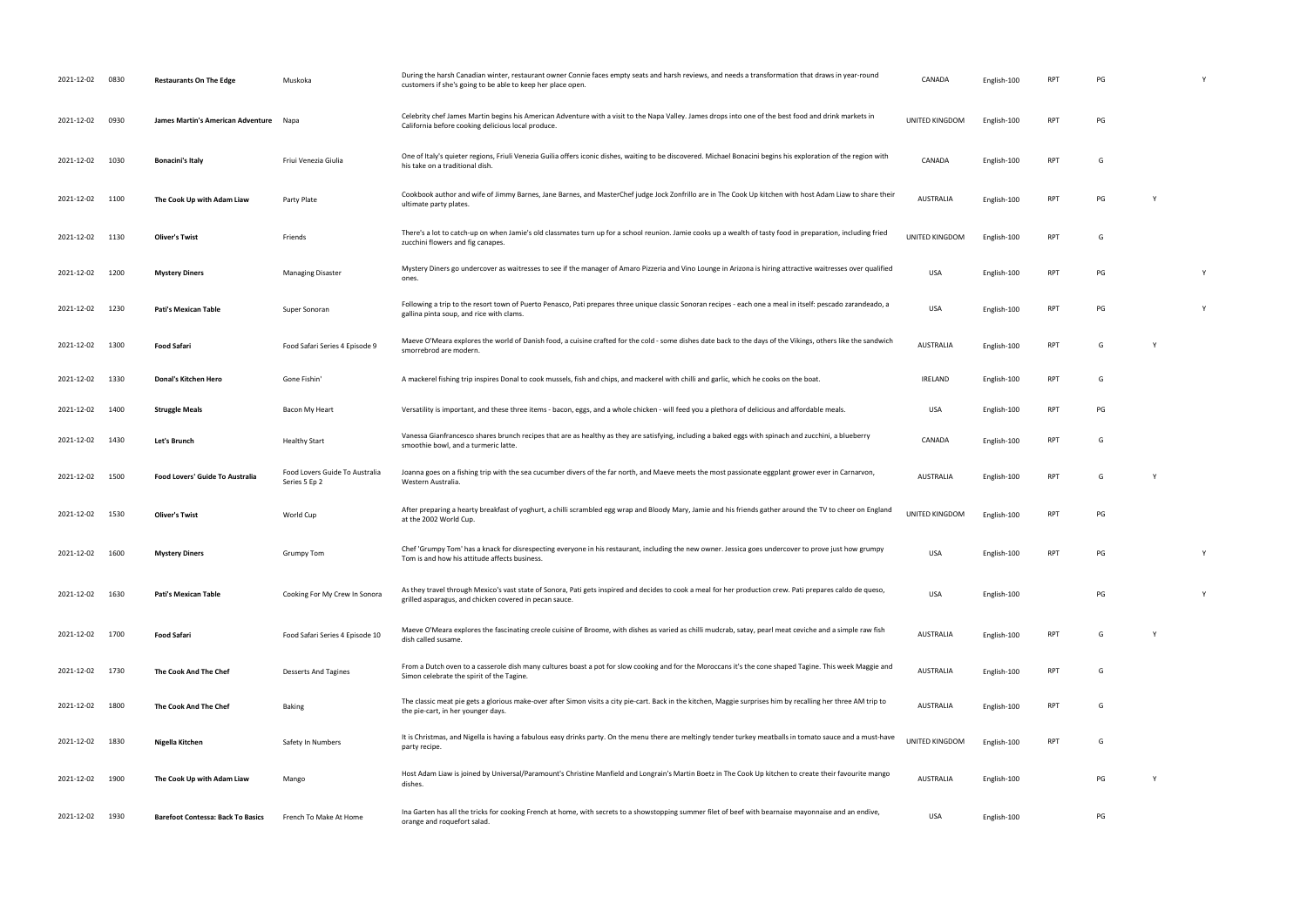| 2021-12-02      | 2000 | <b>Food Safari Water</b>                            | From The Water                                           | Maeve O'Meara journeys into the Top End of Australia to seek out wild barramundi with local fisherman Billy Boustead and his chef friend, legendary<br>Darwin and Alice Springs restaurateur Jimmy Shu.                                      | AUSTRALIA        | English-100 | RP         | PG |   |
|-----------------|------|-----------------------------------------------------|----------------------------------------------------------|----------------------------------------------------------------------------------------------------------------------------------------------------------------------------------------------------------------------------------------------|------------------|-------------|------------|----|---|
| 2021-12-02 2030 |      | <b>Girls Guide: Hunting Fishing Wild</b><br>Cooking | A Girls Guide to Hunting Fishing<br>Wild Cooking S1 Ep 3 | Analiese embarks on new adventures, raising two piglets for meat with her neighbour, confronting her fear of bees for a wild honey harvest, and goes on a<br>solo fly-fishing trip for wild trout.                                           | <b>AUSTRALIA</b> | English-100 |            | PG |   |
| 2021-12-02      | 2100 | <b>Rick Stein's French Odyssey</b>                  | Ep 5                                                     | Rick Stein's French Odyssey Series 1 Deeper into South West France, Rick joins a local fisherman in search of pike and zander on the River Tarn at Moissac, and cooks Pike in Pinot Noir, a popular<br>duck confit with braised red cabbage. | UNITED KINGDOM   | English-100 | <b>RPT</b> | G  |   |
| 2021-12-02      | 2130 | Luke Nguyen's Street Food Asia                      | Bangkok, Thailand - Part 2                               | Luke continues his journey through the backstreets of Bangkok uncovering secret street food eats in a local neighbourhood searching for the best Tom Yum<br>soup.                                                                            | <b>AUSTRALIA</b> | English-100 | <b>RPT</b> | G  | Y |
| 2021-12-02      | 2200 | The Cook Up with Adam Liaw                          | Mango                                                    | Host Adam Liaw is joined by Universal/Paramount's Christine Manfield and Longrain's Martin Boetz in The Cook Up kitchen to create their favourite mango<br>dishes.                                                                           | AUSTRALIA        | English-100 | <b>RPT</b> | PG |   |
| 2021-12-02      | 2230 | <b>Plat Du Tour</b>                                 | Ep1                                                      | Guillaume Brahimi is cooking dishes inspired by the North side of France. From the rocky shores of Brittany, to the rolling hills of Burgundy, there is a long<br>list of delicious produce to cook with.                                    | AUSTRALIA        | English-100 | RPT        | PG |   |
| 2021-12-02 2300 |      | The Cook And The Chef                               | <b>Desserts And Tagines</b>                              | From a Dutch oven to a casserole dish many cultures boast a pot for slow cooking and for the Moroccans it's the cone shaped Tagine. This week Maggie and<br>Simon celebrate the spirit of the Tagine.                                        | AUSTRALIA        | English-100 | RPT        | G  |   |
| 2021-12-02      | 2330 | The Cook And The Chef                               | Baking                                                   | The classic meat pie gets a glorious make-over after Simon visits a city pie-cart. Back in the kitchen, Maggie surprises him by recalling her three AM trip to<br>the pie-cart, in her younger days.                                         | <b>AUSTRALIA</b> | English-100 | <b>RPT</b> | G  |   |
| 2021-12-02 2400 |      | Nigella Kitchen                                     | Safety In Numbers                                        | It is Christmas, and Nigella is having a fabulous easy drinks party. On the menu there are meltingly tender turkey meatballs in tomato sauce and a must-have<br>party recipe.                                                                | UNITED KINGDOM   | English-100 | <b>RPT</b> | G  |   |
| 2021-12-02      | 2430 | Pati's Mexican Table                                | Cooking For My Crew In Sonora                            | As they travel through Mexico's vast state of Sonora, Pati gets inspired and decides to cook a meal for her production crew. Pati prepares caldo de queso,<br>grilled asparagus, and chicken covered in pecan sauce.                         | <b>USA</b>       | English-100 | RP1        | PG | Y |
| 2021-12-02      | 2500 | Donal's Kitchen Hero                                | Gone Fishin'                                             | A mackerel fishing trip inspires Donal to cook mussels, fish and chips, and mackerel with chilli and garlic, which he cooks on the boat.                                                                                                     | IRELAND          | English-100 | <b>RPT</b> | G  |   |
| 2021-12-02      | 2530 | <b>Barefoot Contessa: Back To Basics</b>            | French To Make At Home                                   | Ina Garten has all the tricks for cooking French at home, with secrets to a showstopping summer filet of beef with bearnaise mayonnaise and an endive,<br>orange and roquefort salad.                                                        | USA              | English-100 | RPT        | PG |   |
| 2021-12-02 2600 |      | <b>Food Safari Water</b>                            | From The Water                                           | Maeve O'Meara journeys into the Top End of Australia to seek out wild barramundi with local fisherman Billy Boustead and his chef friend, legendary<br>Darwin and Alice Springs restaurateur Jimmy Shu.                                      | AUSTRALIA        | English-100 | <b>RPT</b> | PG |   |
| 2021-12-02 2630 |      | <b>Girls Guide:Hunting Fishing Wild</b><br>Cooking  | A Girls Guide to Hunting Fishing<br>Wild Cooking S1 Ep 3 | Analiese embarks on new adventures, raising two piglets for meat with her neighbour, confronting her fear of bees for a wild honey harvest, and goes on a<br>solo fly-fishing trip for wild trout.                                           | <b>AUSTRALIA</b> | English-100 | RPT        | PG |   |
| 2021-12-02 2700 |      | <b>Rick Stein's French Odyssey</b>                  | Ep 5                                                     | Rick Stein's French Odyssey Series 1 Deeper into South West France, Rick joins a local fisherman in search of pike and zander on the River Tarn at Moissac, and cooks pike in Pinot Noir, a popular<br>duck confit with braised red cabbage. | UNITED KINGDOM   | English-100 | RPT        | G  |   |
| 2021-12-02 2730 |      | Luke Nguyen's Street Food Asia                      | Bangkok, Thailand - Part 2                               | Luke continues his journey through the backstreets of Bangkok uncovering secret street food eats in a local neighbourhood searching for the best Tom Yum<br>soup.                                                                            | <b>AUSTRALIA</b> | English-100 | <b>RPT</b> | G  | Y |
| 2021-12-02      | 2800 | <b>Struggle Meals</b>                               | Bacon My Heart                                           | Versatility is important, and these three items - bacon, eggs, and a whole chicken - will feed you a plethora of delicious and affordable meals.                                                                                             | USA              | English-100 | <b>RPT</b> | PG |   |
| 2021-12-02      | 2830 | Let's Brunch                                        | <b>Healthy Start</b>                                     | Vanessa Gianfrancesco shares brunch recipes that are as healthy as they are satisfying, including a baked eggs with spinach and zucchini, a blueberry<br>smoothie bowl, and a turmeric latte.                                                | CANADA           | English-100 | <b>RPT</b> | G  |   |
| 2021-12-03      | 0500 | <b>Food Lovers' Guide To Australia</b>              | Food Lovers Guide To Australia<br>Series 5 Ep 2          | Joanna goes on a fishing trip with the sea cucumber divers of the far north, and Maeve meets the most passionate eggplant grower ever in Carnarvon,<br>Western Australia.                                                                    | AUSTRALIA        | English-100 | RP1        | G  |   |
| 2021-12-03      | 0530 | <b>Oliver's Twist</b>                               | World Cup                                                | After preparing a hearty breakfast of yoghurt, a chilli scrambled egg wrap and Bloody Mary, Jamie and his friends gather around the TV to cheer on England<br>at the 2002 World Cup.                                                         | UNITED KINGDOM   | English-100 | <b>RPT</b> | PG |   |
| 2021-12-03      | 0600 | <b>Mystery Diners</b>                               | Grumpy Tom                                               | Chef 'Grumpy Tom' has a knack for disrespecting everyone in his restaurant, including the new owner. Jessica goes undercover to prove just how grumpy<br>Tom is and how his attitude affects business.                                       | USA              | English-100 | RPT        | PG | Y |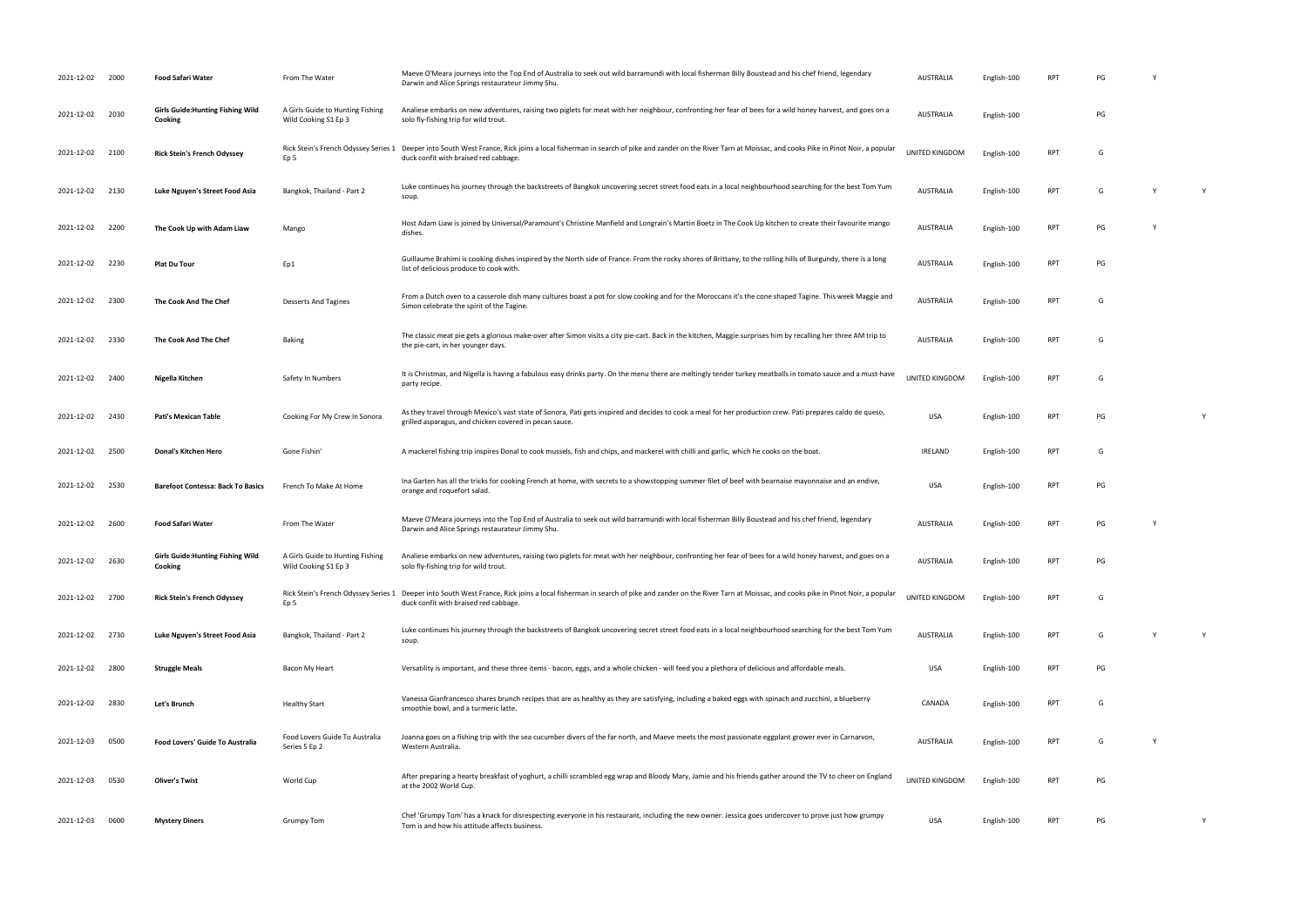| 2021-12-03      | 0630 | Pati's Mexican Table                                | Cooking For My Crew In Sonora                            | As they travel through Mexico's vast state of Sonora, Pati gets inspired and decides to cook a meal for her production crew. Pati prepares caldo de queso,<br>grilled asparagus, and chicken covered in pecan sauce. | <b>USA</b>       | English-100 |            | PG |              | Y |
|-----------------|------|-----------------------------------------------------|----------------------------------------------------------|----------------------------------------------------------------------------------------------------------------------------------------------------------------------------------------------------------------------|------------------|-------------|------------|----|--------------|---|
| 2021-12-03 0700 |      | Food Safari                                         | Food Safari Series 4 Episode 10                          | Maeve O'Meara explores the fascinating creole cuisine of Broome, with dishes as varied as chilli mudcrab, satay, pearl meat ceviche and a simple raw fish<br>dish called susame.                                     | <b>AUSTRALIA</b> | English-100 | RPT        | G  | Y            |   |
| 2021-12-03      | 0730 | Nigella Kitchen                                     | Safety In Numbers                                        | It is Christmas, and Nigella is having a fabulous easy drinks party. On the menu there are meltingly tender turkey meatballs in tomato sauce and a must-have<br>party recipe.                                        | UNITED KINGDOM   | English-100 | RPT        | G  |              |   |
| 2021-12-03      | 0800 | Luke Nguyen's Street Food Asia                      | Bangkok, Thailand - Part 2                               | Luke continues his journey through the backstreets of Bangkok uncovering secret street food eats in a local neighbourhood searching for the best Tom Yum<br>soup.                                                    | <b>AUSTRALIA</b> | English-100 | <b>RPT</b> | G  | $\mathsf{Y}$ | Y |
| 2021-12-03      | 0830 | <b>Barefoot Contessa: Back To Basics</b>            | French To Make At Home                                   | Ina Garten has all the tricks for cooking French at home, with secrets to a showstopping summer filet of beef with bearnaise mayonnaise and an endive,<br>orange and roquefort salad.                                | <b>USA</b>       | English-100 | <b>RPT</b> | PG |              |   |
| 2021-12-03      | 0900 | <b>Food Safari Water</b>                            | From The Water                                           | Maeve O'Meara journeys into the Top End of Australia to seek out wild barramundi with local fisherman Billy Boustead and his chef friend, legendary<br>Darwin and Alice Springs restaurateur Jimmy Shu.              | <b>AUSTRALIA</b> | English-100 | RPT        | PG | <b>Y</b>     |   |
| 2021-12-03      | 0930 | <b>Girls Guide: Hunting Fishing Wild</b><br>Cooking | A Girls Guide to Hunting Fishing<br>Wild Cooking S1 Ep 3 | Analiese embarks on new adventures, raising two piglets for meat with her neighbour, confronting her fear of bees for a wild honey harvest, and goes on a<br>solo fly-fishing trip for wild trout.                   | <b>AUSTRALIA</b> | English-100 | <b>RPT</b> | PG |              |   |
| 2021-12-03      | 1000 | <b>Rick Stein's French Odyssey</b>                  | Rick Stein's French Odyssey Series 1<br>Ep 5             | Deeper into South West France, Rick joins a local fisherman in search of pike and zander on the River Tarn at Moissac, and cooks pike in Pinot Noir, a popular<br>duck confit with braised red cabbage.              | UNITED KINGDOM   | English-100 | RPT        | G  |              |   |
| 2021-12-03      | 1030 | Let's Brunch                                        | <b>Healthy Start</b>                                     | Vanessa Gianfrancesco shares brunch recipes that are as healthy as they are satisfying, including a baked eggs with spinach and zucchini, a blueberry<br>smoothie bowl, and a turmeric latte.                        | CANADA           | English-100 | <b>RPT</b> | G  |              |   |
| 2021-12-03      | 1100 | The Cook Up with Adam Liaw                          | Mango                                                    | Host Adam Liaw is joined by Universal/Paramount's Christine Manfield and Longrain's Martin Boetz in The Cook Up kitchen to create their favourite mango<br>dishes.                                                   | <b>AUSTRALIA</b> | English-100 | RPT        | PG | <b>Y</b>     |   |
| 2021-12-03      | 1130 | <b>Oliver's Twist</b>                               | World Cup                                                | After preparing a hearty breakfast of yoghurt, a chilli scrambled egg wrap and Bloody Mary, Jamie and his friends gather around the TV to cheer on England<br>at the 2002 World Cup.                                 | UNITED KINGDOM   | English-100 | <b>RPT</b> | PG |              |   |
| 2021-12-03      | 1200 | <b>Mystery Diners</b>                               | Grumpy Tom                                               | Chef 'Grumpy Tom' has a knack for disrespecting everyone in his restaurant, including the new owner. Jessica goes undercover to prove just how grumpy<br>Tom is and how his attitude affects business.               | <b>USA</b>       | English-100 | RPT        | PG |              | Y |
| 2021-12-03 1230 |      | Pati's Mexican Table                                | Cooking For My Crew In Sonora                            | As they travel through Mexico's vast state of Sonora, Pati gets inspired and decides to cook a meal for her production crew. Pati prepares caldo de queso,<br>grilled asparagus, and chicken covered in pecan sauce. | <b>USA</b>       | English-100 | RPT        | PG |              | Y |
| 2021-12-03      | 1300 | Food Safari                                         | Food Safari Series 4 Episode 10                          | Maeve O'Meara explores the fascinating creole cuisine of Broome, with dishes as varied as chilli mudcrab, satay, pearl meat ceviche and a simple raw fish<br>dish called susame.                                     | <b>AUSTRALIA</b> | English-100 | RPT        | G  |              |   |
| 2021-12-03      | 1330 | Donal's Kitchen Hero                                | <b>Birthday Party</b>                                    | Donal's hosting a birthday party and decides to go for food that's easily eaten standing up, rather than a formal dinner party. The menu includes Swedish<br>meatballs, and shredded duck salad.                     | <b>IRELAND</b>   | English-100 | <b>RPT</b> | G  |              |   |
| 2021-12-03      | 1400 | <b>Struggle Meals</b>                               | Instant Gratification                                    | Carbs are loved the world over! Endlessly versatile, cheap, and super filling - Frankie shares his tricks for pasta, pizza dough, and delicious, easy ramen.                                                         | USA              | English-100 | <b>RPT</b> | PG |              |   |
| 2021-12-03      | 1430 | Let's Brunch                                        | Pancake Brunch                                           | Pancakes are a classic brunch staple. Vanessa Gianfrancesco shares her tips and twists for this traditional dish with savoury, sweet, and crunchy recipes.                                                           | CANADA           | English-100 | RPT        | G  |              |   |
| 2021-12-03      | 1500 | <b>Food Lovers' Guide To Australia</b>              | Food Lovers Guide To Australia<br>Series 5 Ep 3          | Maeve stops at a Greek taverna at the edge of the desert for bouzouki and souvlaki among the opal mines, and Joanna joins a group of lotus eaters (literally)<br>in far north NSW.                                   | <b>AUSTRALIA</b> | English-100 | <b>RPT</b> | G  | Y            |   |
| 2021-12-03      | 1530 | <b>Oliver's Twist</b>                               | Halloween                                                | In preparation for a night of trick-or-treating with his friends' children, Jamie makes some party food to keep the autumn chill at bay.                                                                             | UNITED KINGDOM   | English-100 | <b>RPT</b> | PG |              |   |
| 2021-12-03      | 1600 | <b>Mystery Diners</b>                               | Undercover Brother                                       | The owner of a Las Vegas bistro fears his restaurant manager may not be doing the greatest job in his role. The hardest part: the manager is his brother.                                                            | <b>USA</b>       | English-100 | <b>RPT</b> | PG |              | Y |
| 2021-12-03      | 1630 | Pati's Mexican Table                                | Sabores Nortenos                                         | Pati is inspired by Sonora, Mexico's 'northern flavours'. In her kitchen, she makes pork chops and corn, chile and cheese tamales. In Sonora, she visits a<br>hacienda and tries tamales and enchiladas.             | <b>USA</b>       | English-100 |            | PG |              | Y |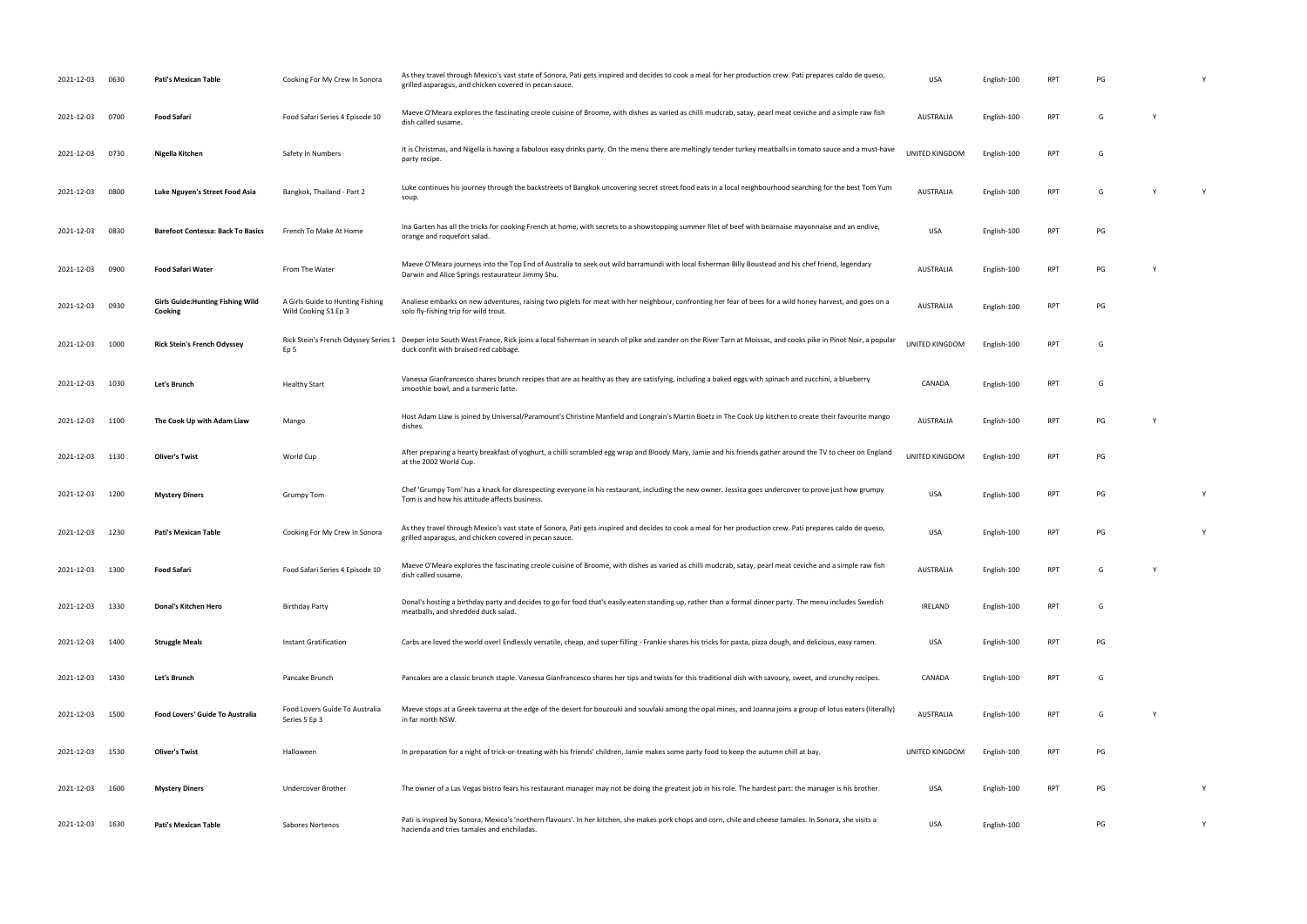| 2021-12-03 1700 |      | <b>Food Safari</b>              | Moroccan                                           | Maeve journeys into the world of Moroccan food and meets a range of top chefs and home-cooks who are passionate about their delicious cuisine.                                                      | <b>AUSTRALIA</b> | English-100 | RPT        | G  |          |              |
|-----------------|------|---------------------------------|----------------------------------------------------|-----------------------------------------------------------------------------------------------------------------------------------------------------------------------------------------------------|------------------|-------------|------------|----|----------|--------------|
| 2021-12-03      | 1730 | The Cook And The Chef           | <b>Quails And Momos</b>                            | Maggie and Simon demonstrate how a little bird like quail can pack a big punch. Simon's chilli quail is a crispy explosion of flavours, and Maggie uses quince<br>paste.                            | <b>AUSTRALIA</b> | English-100 | <b>RPT</b> | G  |          |              |
| 2021-12-03      | 1800 | Nigella Bites Christmas Special | Nigella Bites Christmas Special                    | Nigella Lawson prepares her favourite recipes for the festive period, and reveals a few of her own culinary secrets to ensure a delicious Christmas feast with<br>minimum fuss.                     | UNITED KINGDOM   | English-100 | <b>RPT</b> | G  | Y        |              |
| 2021-12-03      | 1900 | The Cook Up with Adam Liaw      | Desert Island Dish                                 | If you were stuck on a desert island, what is the one thing you would constantly crave to eat? Well, The Cook Up host Adam Liaw, singer Christine Anu and<br>actor Remy Hii create just that!       | AUSTRALIA        | English-100 |            | PG | <b>Y</b> |              |
| 2021-12-03      | 1930 | <b>River Cottage Australia</b>  | River Cottage Australia One Hours<br>Series 1 Ep 2 | With Hugh back in the UK, Paul finds himself alone at River Cottage. He sets about getting his winter vegetable crop fed, using an organic fertiliser recipe<br>using the farm's unwanted products. | UNITED KINGDOM   | English-100 | <b>RPT</b> | PG |          |              |
| 2021-12-03      | 2030 | Jamie's Great Britain           | Yorkshire                                          | Jamie travels to Yorkshire where he uncovers the impact the Industrial Revolution had here on everything from the people on the streets to the food on<br>plates.                                   | UNITED KINGDOM   | English-100 | <b>RPT</b> | G  |          | $\mathsf{Y}$ |
| 2021-12-03      | 2125 | Poh & Co. Bitesize              | Poh & Co. Bitesize Series 2 Ep 8                   | Step into the always delicious world of acclaimed cook, artist, and lover of life - Poh Ling Yeow.                                                                                                  | AUSTRALIA        | English-100 | <b>RPT</b> | G  | Y        |              |
| 2021-12-03      | 2130 | Luke Nguyen's Street Food Asia  | Kuala Lumpur, Malaysia - Part 1                    | Luke meets his friend Tana in Brickfiels, filled with a variety of different Indian dishes.                                                                                                         | <b>AUSTRALIA</b> | English-100 | <b>RPT</b> | G  | Y        | Y            |
| 2021-12-03      | 2200 | The Cook Up with Adam Liaw      | Desert Island Dish                                 | If you were stuck on a desert island, what is the one thing you would constantly crave to eat? Well, The Cook Up host Adam Liaw, singer Christine Anu and<br>actor Remy Hii create just that!       | AUSTRALIA        | English-100 | <b>RPT</b> | PG | <b>V</b> |              |
| 2021-12-03      | 2230 | Plat Du Tour                    | Ep2                                                | Guillaume Brahimi explores cuisine from the southern side of France where there are so many heart warming delights to taste.                                                                        | AUSTRALIA        | English-100 | RPT        | G  |          |              |
| 2021-12-03 2300 |      | The Cook And The Chef           | Quails And Momos                                   | Maggie and Simon demonstrate how a little bird like quail can pack a big punch. Simon's chilli quail is a crispy explosion of flavours, and Maggie uses quince<br>paste.                            | <b>AUSTRALIA</b> | English-100 | <b>RPT</b> | G  |          |              |
| 2021-12-03      | 2330 | The Cook And The Chef           | Truffles                                           | With a truffle from WA, Simon and Maggie Beer use a sophisticated ingredient in the simplest of ways - on scrambled eggs, pasta, boiled potatoes and,<br>amazingly, on salt and vinegar chips.      | <b>AUSTRALIA</b> | English-100 | <b>RPT</b> | G  |          |              |
| 2021-12-03      | 2400 | Nigella Bites Christmas Special | Nigella Bites Christmas Special                    | Nigella Lawson prepares her favourite recipes for the festive period, and reveals a few of her own culinary secrets to ensure a delicious Christmas feast with<br>minimum fuss.                     | UNITED KINGDOM   | English-100 | <b>RPT</b> | G  | <b>Y</b> |              |
| 2021-12-03      | 2500 | Donal's Kitchen Hero            | <b>Birthday Party</b>                              | Donal's hosting a birthday party and decides to go for food that's easily eaten standing up, rather than a formal dinner party. The menu includes Swedish<br>meatballs, and shredded duck salad.    | <b>IRELAND</b>   | English-100 | RPT        | G  |          |              |
| 2021-12-03      | 2530 | <b>River Cottage Australia</b>  | River Cottage Australia One Hours<br>Series 1 Ep 2 | With Hugh back in the UK, Paul finds himself alone at River Cottage. He sets about getting his winter vegetable crop fed, using an organic fertiliser recipe<br>using the farm's unwanted products. | UNITED KINGDOM   | English-100 | RPT        | PG | Y        |              |
| 2021-12-03 2630 |      | Jamie's Great Britain           | Yorkshire                                          | Jamie travels to Yorkshire where he uncovers the impact the Industrial Revolution had here on everything from the people on the streets to the food on<br>plates.                                   | UNITED KINGDOM   | English-100 | <b>RPT</b> | G  |          | Y            |
| 2021-12-03 2725 |      | Poh & Co. Bitesize              | Poh & Co. Bitesize Series 2 Ep 8                   | Step into the always delicious world of acclaimed cook, artist, and lover of life - Poh Ling Yeow.                                                                                                  | <b>AUSTRALIA</b> | English-100 | <b>RPT</b> | G  | Y        |              |
| 2021-12-03      | 2730 | Luke Nguyen's Street Food Asia  | Kuala Lumpur, Malaysia - Part 1                    | Luke meets his friend Tana in Brickfiels, filled with a variety of different Indian dishes.                                                                                                         | AUSTRALIA        | English-100 | <b>RPT</b> | G  | Y        | Y            |
| 2021-12-03      | 2800 | <b>Struggle Meals</b>           | Instant Gratification                              | Carbs are loved the world over! Endlessly versatile, cheap, and super filling - Frankie shares his tricks for pasta, pizza dough, and delicious, easy ramen.                                        | USA              | English-100 | <b>RPT</b> | PG |          |              |
| 2021-12-03      | 2830 | Let's Brunch                    | Pancake Brunch                                     | Pancakes are a classic brunch staple. Vanessa Gianfrancesco shares her tips and twists for this traditional dish with savoury, sweet, and crunchy recipes.                                          | CANADA           | English-100 | RPT        | G  |          |              |
| 2021-12-04      | 0500 | Food Lovers' Guide To Australia | Food Lovers Guide To Australia<br>Series 5 Ep 3    | Maeve stops at a Greek taverna at the edge of the desert for bouzouki and souvlaki among the opal mines, and Joanna joins a group of lotus eaters (literally)<br>in far north NSW.                  | <b>AUSTRALIA</b> | English-100 | <b>RPT</b> | G  | Y        |              |
| 2021-12-04      | 0530 | <b>Oliver's Twist</b>           | Halloween                                          | In preparation for a night of trick-or-treating with his friends' children, Jamie makes some party food to keep the autumn chill at bay.                                                            | UNITED KINGDOM   | English-100 | <b>RPT</b> | PG |          |              |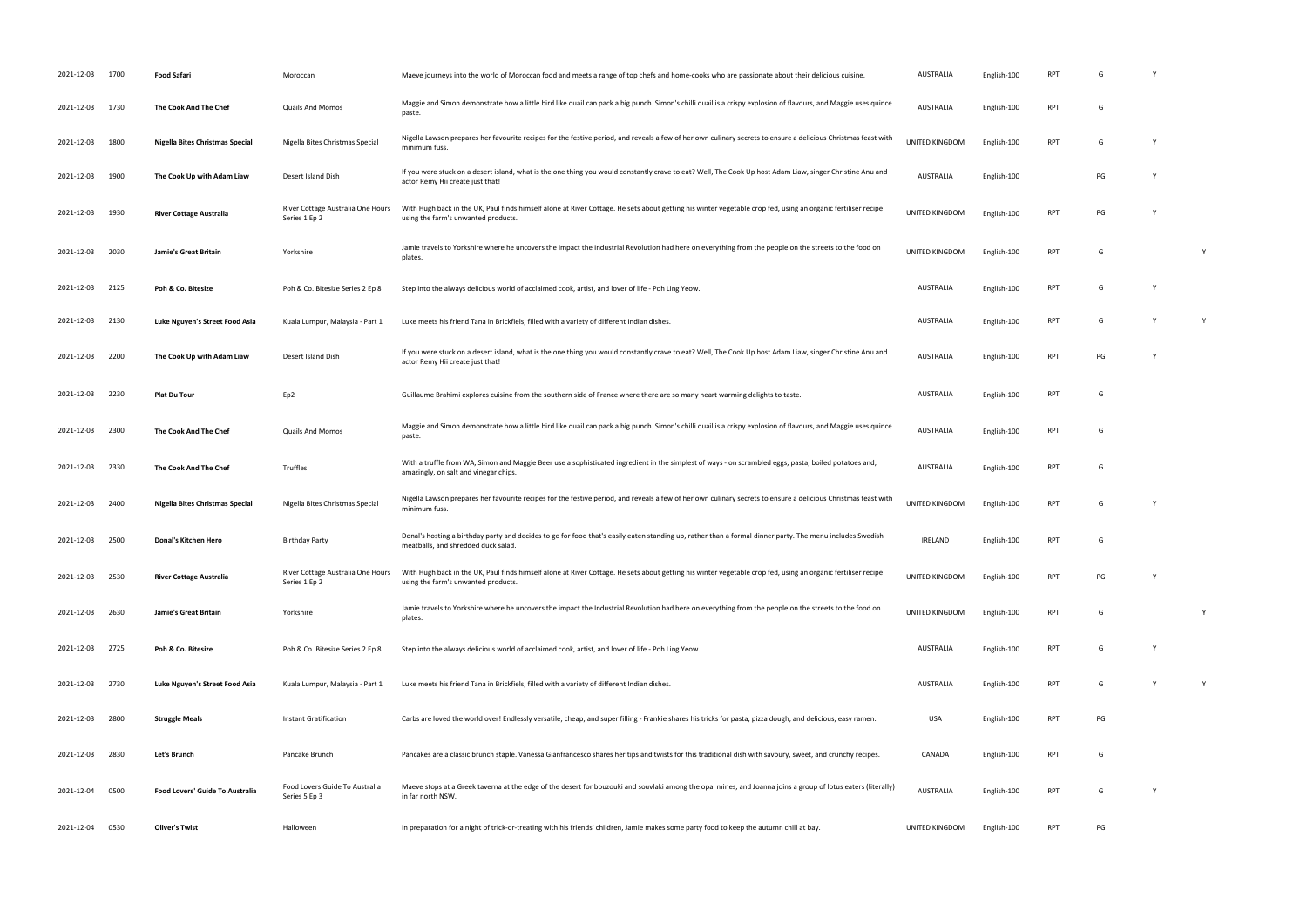| 2021-12-04 | 0600 | <b>Mystery Diners</b>                                     | Undercover Brother                                        | The owner of a Las Vegas bistro fears his restaurant manager may not be doing the greatest job in his role. The hardest part: the manager is his brother.                                                   | USA              | English-100 | <b>RPT</b> | PG |   |   |
|------------|------|-----------------------------------------------------------|-----------------------------------------------------------|-------------------------------------------------------------------------------------------------------------------------------------------------------------------------------------------------------------|------------------|-------------|------------|----|---|---|
| 2021-12-04 | 0630 | Pati's Mexican Table                                      | Sabores Nortenos                                          | Pati is inspired by Sonora, Mexico's 'northern flavours'. In her kitchen, she makes pork chops and corn, chile and cheese tamales. In Sonora, she visits a<br>hacienda and tries tamales and enchiladas.    | <b>USA</b>       | English-100 | <b>RPT</b> | PG |   |   |
| 2021-12-04 | 0700 | <b>Food Safari</b>                                        | Moroccan                                                  | Maeve journeys into the world of Moroccan food and meets a range of top chefs and home-cooks who are passionate about their delicious cuisine.                                                              | AUSTRALIA        | English-100 | <b>RPT</b> | G  |   |   |
| 2021-12-04 | 0730 | Nigella Bites Christmas Special                           | Nigella Bites Christmas Special                           | Nigella Lawson prepares her favourite recipes for the festive period, and reveals a few of her own culinary secrets to ensure a delicious Christmas feast with<br>minimum fuss.                             | UNITED KINGDOM   | English-100 | <b>RPT</b> | G  |   |   |
| 2021-12-04 | 0830 | <b>River Cottage Australia</b>                            | River Cottage Australia One Hours<br>Series 1 Ep 2        | With Hugh back in the UK, Paul finds himself alone at River Cottage. He sets about getting his winter vegetable crop fed, using an organic fertiliser recipe<br>using the farm's unwanted products.         | UNITED KINGDOM   | English-100 | <b>RPT</b> | PG |   |   |
| 2021-12-04 | 0930 | Jamie's Great Britain                                     | Yorkshire                                                 | Jamie travels to Yorkshire where he uncovers the impact the Industrial Revolution had here on everything from the people on the streets to the food on<br>plates.                                           | UNITED KINGDOM   | English-100 | <b>RPT</b> | G  |   |   |
| 2021-12-04 | 1025 | Poh & Co. Bitesize                                        | Poh & Co. Bitesize Series 2 Ep 8                          | Step into the always delicious world of acclaimed cook, artist, and lover of life - Poh Ling Yeow.                                                                                                          | <b>AUSTRALIA</b> | English-100 | <b>RPT</b> | G  | Y |   |
| 2021-12-04 | 1030 | Let's Brunch                                              | Pancake Brunch                                            | Pancakes are a classic brunch staple. Vanessa Gianfrancesco shares her tips and twists for this traditional dish with savoury, sweet, and crunchy recipes.                                                  | CANADA           | English-100 | <b>RPT</b> | G  |   |   |
| 2021-12-04 | 1100 | The Cook Up with Adam Liaw                                | Desert Island Dish                                        | If you were stuck on a desert island, what is the one thing you would constantly crave to eat? Well, The Cook Up host Adam Liaw, singer Christine Anu and<br>actor Remy Hii create just that!               | <b>AUSTRALIA</b> | English-100 | <b>RPT</b> | PG |   |   |
| 2021-12-04 | 1130 | <b>Oliver's Twist</b>                                     | Halloween                                                 | In preparation for a night of trick-or-treating with his friends' children, Jamie makes some party food to keep the autumn chill at bay.                                                                    | UNITED KINGDOM   | English-100 | <b>RPT</b> | PG |   |   |
| 2021-12-04 | 1200 | <b>Mystery Diners</b>                                     | Undercover Brother                                        | The owner of a Las Vegas bistro fears his restaurant manager may not be doing the greatest job in his role. The hardest part: the manager is his brother.                                                   | USA              | English-100 | <b>RPT</b> | PG |   |   |
| 2021-12-04 | 1230 | Pati's Mexican Table                                      | Sabores Nortenos                                          | Pati is inspired by Sonora, Mexico's 'northern flavours'. In her kitchen, she makes pork chops and corn, chile and cheese tamales. In Sonora, she visits a<br>hacienda and tries tamales and enchiladas.    | USA              | English-100 | <b>RPT</b> | PG |   | Y |
| 2021-12-04 | 1300 | <b>Food Safari</b>                                        | Moroccan                                                  | Maeve journeys into the world of Moroccan food and meets a range of top chefs and home-cooks who are passionate about their delicious cuisine.                                                              | AUSTRALIA        | English-100 | <b>RPT</b> | G  |   |   |
| 2021-12-04 | 1330 | Luke Nguyen's Street Food Asia                            | Kuala Lumpur, Malaysia - Part 1                           | Luke meets his friend Tana in Brickfiels, filled with a variety of different Indian dishes.                                                                                                                 | AUSTRALIA        | English-100 | <b>RPT</b> | G  |   | Y |
| 2021-12-04 | 1400 | <b>Oliver's Twist</b>                                     | Christmas                                                 | Jamie treats his staff to a tasty Christmas dinner, with a delicious vegetable pie and ice cream for dessert.                                                                                               | UNITED KINGDOM   | English-100 | <b>RPT</b> | G  |   |   |
| 2021-12-04 | 1430 | Amy Schumer Learns To Cook                                | Not Frozen And Kids' Menu                                 | Chris decides to teach Amy how to make some of her favourite frozen foods from scratch. While Amy gets things going with a pina colada, Chris shows Amy<br>how to make crowd-pleasing pigs in a blanket.    | USA              | English-100 | <b>RPT</b> | PG |   |   |
| 2021-12-04 | 1525 | <b>Destination Flavour Scandinavia</b><br><b>Bitesize</b> | Destination Flavour Scandinavia<br>Bitesize Series 1 Ep 7 | Join Adam Liaw as he revisits the highlights from his Scandinavian food adventures.                                                                                                                         | AUSTRALIA        | English-100 | <b>RPT</b> | G  | Y |   |
| 2021-12-04 | 1530 | Hairy Bikers' Mississippi Adventure                       | Country                                                   | Si and Dave take the country roads to Nashville, for some home-style food and country music. They cook biscuits and gravy, and visit the Grand Ole Opry<br>stage.                                           | UNITED KINGDOM   | English-100 | <b>RPT</b> | G  |   |   |
| 2021-12-04 | 1625 | Poh & Co. Bitesize                                        | Celebration                                               | Step into the always delicious world of acclaimed cook, artist, and lover of life - Poh Ling Yeow.                                                                                                          | AUSTRALIA        | English-100 | <b>RPT</b> | G  |   |   |
| 2021-12-04 | 1630 | <b>Delia's How To Cook</b>                                | Meat                                                      | From the truly traditional to the exciting and exotic, Delia presents a mouth-watering selection of meat dishes for committed carnivores.                                                                   | UNITED KINGDOM   | English-100 | <b>RPT</b> | G  |   |   |
| 2021-12-04 | 1700 | <b>Tropical Gourmet: New Caledonia</b>                    | <b>Kanak Traditions</b>                                   | Justine goes exploring to find some exotic local ingredients like inyam, taro, and river prawns. The prawns are simply pan fried with shallots and butter while<br>the inyam goes into a rich octopus stew. | <b>AUSTRALIA</b> | English-100 | <b>RPT</b> | PG |   |   |
| 2021-12-04 | 1730 | <b>Tropical Gourmet: New Caledonia</b>                    | Cattle Country                                            | Justine shares a simple yet flavour filled way to cook local prawns, and serves a seriously luxurious venison and foie gras burger.                                                                         | AUSTRALIA        | English-100 | <b>RPT</b> | G  |   |   |